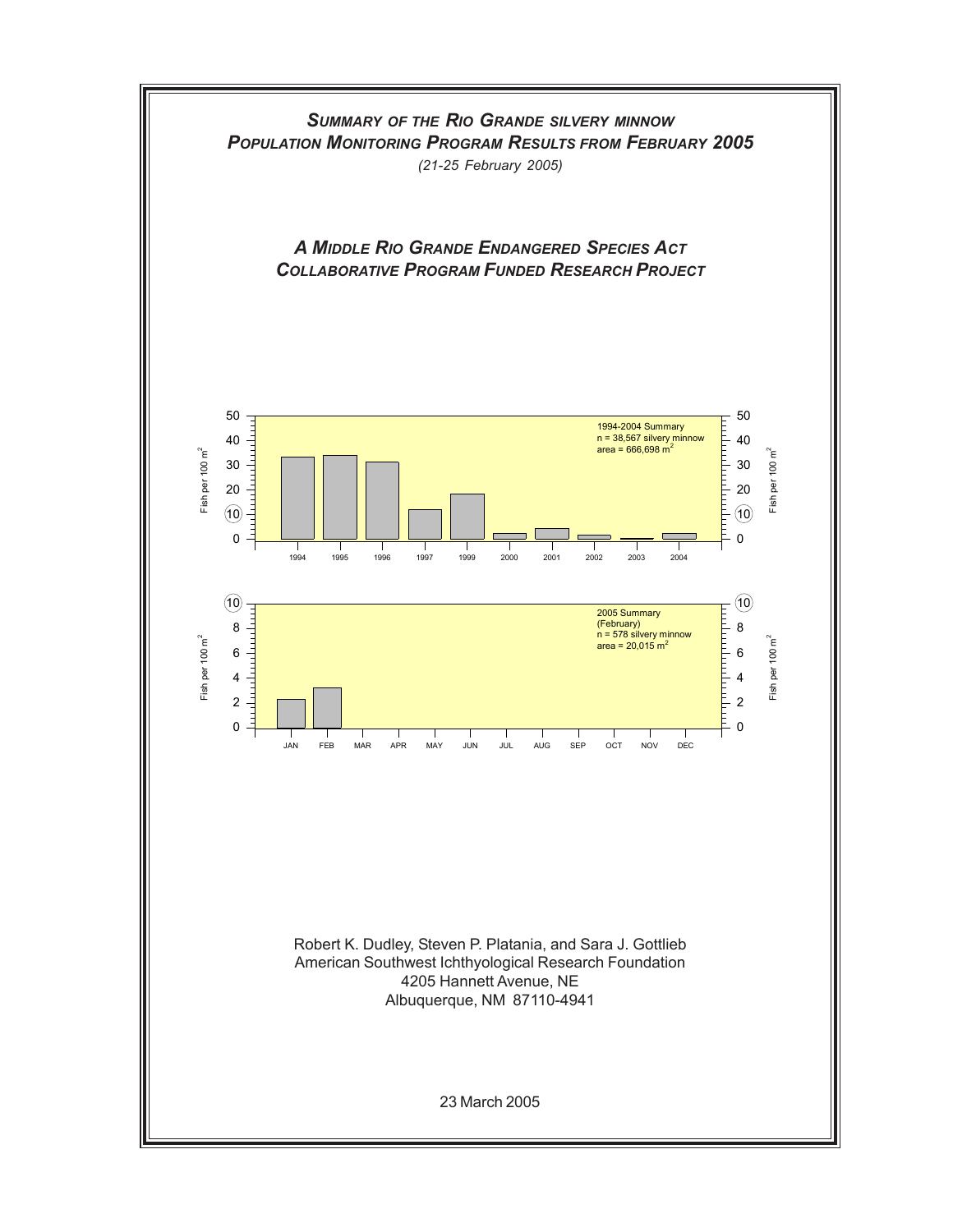## *SUMMARY OF THE RIO GRANDE SILVERY MINNOW POPULATION MONITORING PROGRAM RESULTS FROM FEBRUARY 2005 (21-25 February 2005)*

prepared for:

## *MIDDLE RIO GRANDE ENDANGERED SPECIES ACT COLLABORATIVE PROGRAM*

under USBR contract:

## **Number 03CR408029**

U.S. Bureau of Reclamation Upper Colorado Regional Office 125 South State Street, Room 6107 Salt Lake City, UT 84138-1102

prepared by:

Robert K. Dudley, Steven P. Platania, and Sara J. Gottlieb American Southwest Ichthyological Research Foundation 4205 Hannett Avenue, NE Albuquerque, NM 87110-4941

submitted to:

U. S. Bureau of Reclamation 555 Broadway NE, Suite 100 Albuquerque, NM 87102-2352

23 March 2005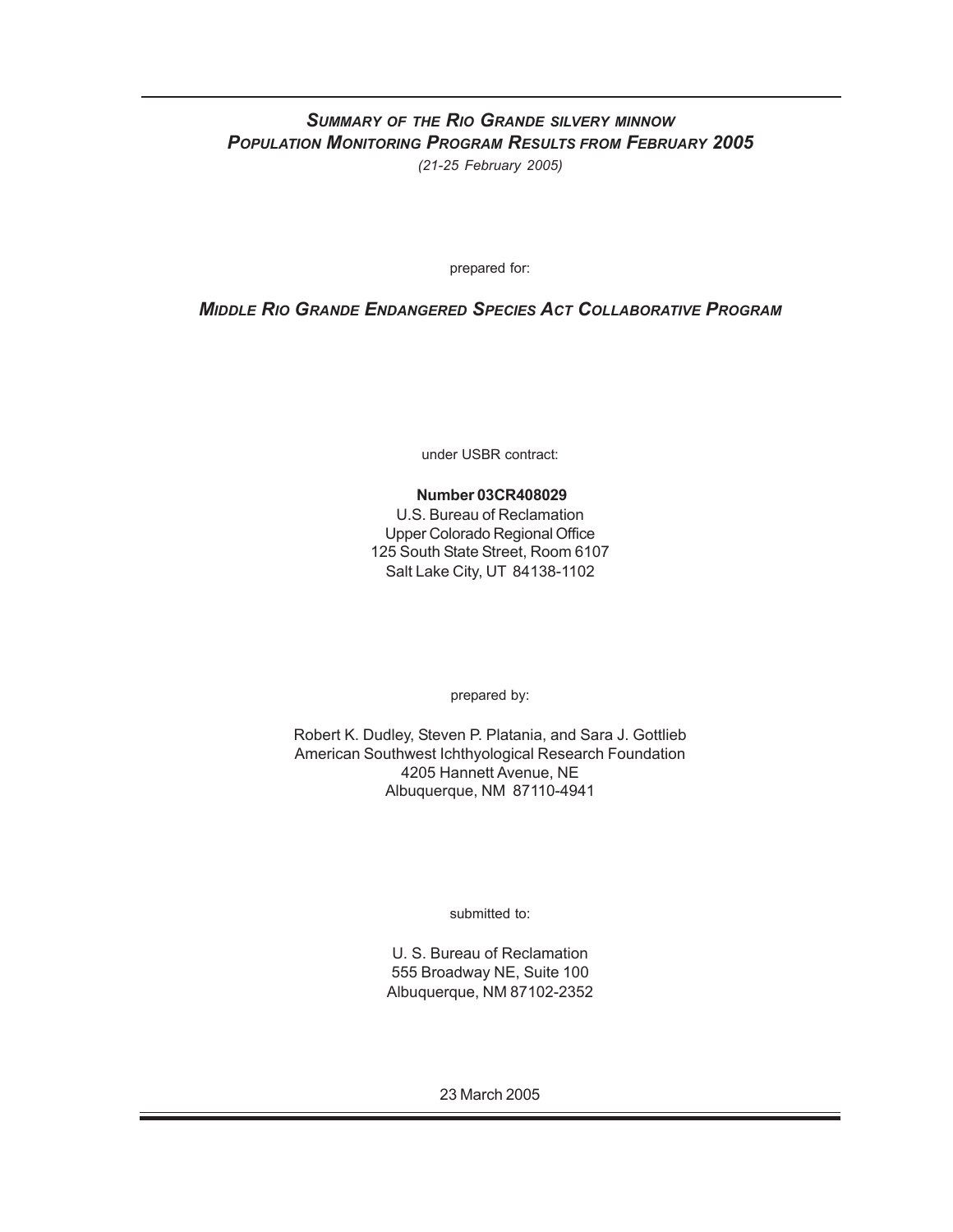#### **SUMMARY OF OVERALL FEBRUARY 2005 POPULATION MONITORING EFFORTS**

The second sampling effort of the 2005 Rio Grande silvery minnow population monitoring program was conducted between 21-25 February 2005 at 20 sites throughout the Middle Rio Grande. Five sites were located in the Angostura Reach, six sites in the Isleta Reach, and nine sites in the San Acacia Reach. A list of collection localities is appended (Table A-1).

Adult and juvenile fish were obtained by rapidly drawing a 3.1 m x 1.8 m small mesh (5 mm) seine through discrete mesohabitats. Rio Grande silvery minnow were counted and identified to ageclass. Other fishes were identified to species and enumerated, but age-class was not determined. No young-of-year fish (that could not be field identified) were collected during the February 2005 sampling. Figures illustrating catch rates (number of fish per 100 m<sup>2</sup> sampled) were prepared for the ten focal species, including Rio Grande silvery minnow, for the purpose of comparisons between reaches.

During February 2005, a total of 1,891 fish were taken in the 9,706 m<sup>2</sup> (surface area) of water sampled. Red shiner was the most abundant taxon (N=935) and comprised about 49% of the total catch. Rio Grande silvery minnow (N=330) was present in 52 of 166 seine hauls with fish (ca. 31%) and was abundant in specific mesohabitats such as backwaters and pools. Sampling at Site #2 produced slightly less than half (N=137) of all Rio Grande silvery minnow collected during February. Cumulative fish catch rate was 19.5 individuals per 100  $m<sup>2</sup>$  sampled; nearly half of what it was in January (33.3 individuals per 100 m<sup>2</sup> sampled). The overall abundance of fish (N=1,891) was equal to what it was in December 2004 (N=1,727).

### **SUMMARY OF FEBRUARY 2005 POPULATION MONITORING EFFORT BY RIVER REACH**

## **Angostura Reach**

Ichthyofaunal sampling in the Angostura Reach took place between 24-25 February 2005. Discharge in the Rio Grande had increased slightly throughout the Angostura Reach during February 2005 compared to January 2005. Water levels were relatively steady and there were no flow pulses during February 2005; there was a general increase in flow at the end of the month likely caused by local precipitation. Discharge throughout the Angostura Reach ranged from about 700-1,400 cfs for most of February 2005. The Angostura Diversion Dam sampling site (Site #0) and the Rio Bravo site (Site #4) produced the fewest numbers of fish of any of the Angostura Reach sites. A total of only seven fish were collected at Site #0. Water clarity was highest in the uppermost portion of the Angostura Reach (Secchi depth ca. 25 cm at Site #0) but the river bottom was not clearly visible as it was in January 2005. Water temperatures recorded at the different sampling sites ranged from 6.1°C to 7.3°C; the stability of water temperatures was likely a result of overcast skies during sampling. Fish were occupying areas along the shoreline and in low or no velocity habitats; debris piles frequently produced relatively high numbers of fish. The most frequently collected taxon in the Angostura Reach during February was Rio Grande silvery minnow (N=288). Red shiner (N=248) was only slightly less abundant than Rio Grande silvery minnow. The elevated abundance of Rio Grande silvery minnow was largely caused by a large collection of individuals from Site #2 (N=137). Rio Grande silvery minnow was collected in 14 of 17 seine hauls made at this sampling site. The majority of Rio Grande silvery minnow were between 40-60 mm SL. However, some Age-0 individuals were quite small (ca. 35 mm SL). This small size-class of silvery minnow was present throughout the autumn of 2004 and winter of 2004/2005. It is possible that many of the smallest individuals will have an increased rate of mortality compared to larger individuals during winter; it appears unlikely that these small individuals will be capable of reproducing by May 2005. The number of Rio Grande silvery minnow collected during February 2005 was higher compared to the amount collected during January 2005 (N=178). Fish were concentrated into small mesohabitats likely because of elevated water levels and reduced water temperatures.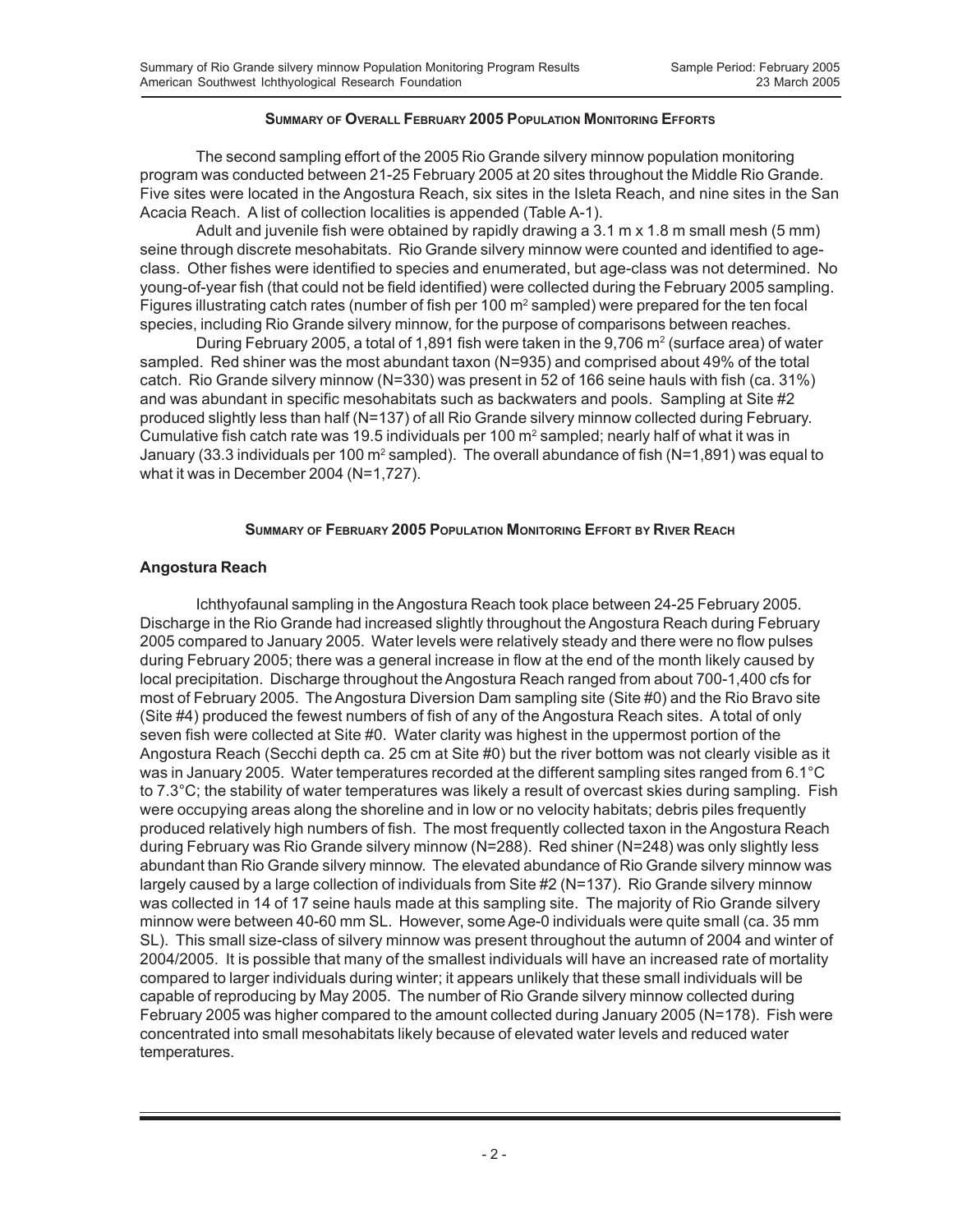## **Isleta Reach**

Discharge in the Rio Grande was relatively stable during January 2005 and the first half of February 2005. However, flows increased notably during the latter half of February 2005 and resulted in flows of nearly 1,500 cfs. February discharge resulted in the persistence of many small side channels and some areas of inundation on islands and along the shoreline. Some islands were completely inundated while backwaters formed in other areas. Higher 2004/2005 winter flows resulted in a much higher area of the river channel with flowing water compared to summer of 2004. Water temperatures in the Isleta Reach generally ranged from about 9-13°C from morning (0900 h) to afternoon (1300 h); this was about a 2°C increase compared with January 2005. Water clarity was low (Secchi depth<10 cm) at most sampling sites because of increased discharge and minor input from sediment rich tributaries (e.g., Rios Salado and Puerco). The Isleta Reach had the lowest catch rate (13.3 fish/100 m2 ) of any of the sampling reaches in the Middle Rio Grande and was much lower than what was recorded during January 2005 (70.8 fish/100 m<sup>2</sup>). Overall ichthyofaunal catch rates in the Angostura Reach (32.0 fish/100  $\text{m}^2$ ) were higher compared to the Isleta Reach and had changed little since November 2004 (26.6 fish/100 m2 ). The most commonly collected taxa in the Isleta Reach were red shiner (N=134), western mosquitofish (N=131), flathead chub (N=49), fathead minnow (N=46), and Rio Grande silvery minnow (N=18). Most of the Rio Grande silvery minnow utilized backwater or pool mesohabitats.

## **San Acacia Reach**

Population monitoring was conducted in the San Acacia Reach (9 sites) of the Middle Rio Grande on 21-23 February 2005. The discharge had increased steadily during the latter half of February, similar to the pattern observed in the Angostura and Isleta reaches, and ranged between about 1,000- 1,200 cfs by the end of the February. The elevated flow combined with low ambient temperatures resulted in relatively low water temperatures throughout the San Acacia Reach (range=9.6-12.0 $^{\circ}$ C) during this sampling period. However, water temperatures were about 4°C warmer in February than January. Water throughout the San Acacia Reach was relatively turbid and instream visibility was about 2 cm (as measured by Secchi Disk) at most sampling sites and <1 cm at several sites. Water turbidity was likely a result of increased flow and movement of sediment from formerly dry side channels and from instream erosion of banks and islands. The most commonly collected taxon during February 2005 in the San Acacia Reach was red shiner (N=553; 73.9% of total). Rio Grande silvery minnow individuals (N=24) were present in low velocity habitats and were most common (N=15) at Site #11 in the San Acacia Reach. The San Acacia Reach catch rate (16.9 fish/100 m<sup>2</sup>) was intermediate between the catch rates of Angostura and Isleta reaches.

## **Conclusion**

Red shiner continued to be the most numerically dominant taxon collected in the Rio Grande (N=935); other common taxa included Rio Grande silvery minnow (N=330), flathead chub (N=187), fathead minnow (N=144), and western mosquitofish (N=146). These five taxa collectively comprised 92.1% of the total catch of fish in the Middle Rio Grande study area. The abundance of Rio Grande silvery minnow during February 2005 indicates that the status of this species has improved markedly compared to February 2004. Several of the largest female Rio Grande silvery minnow appeared to be slightly gravid but spawning is not expected to occur until late April / early May. The abundance of Rio Grande silvery minnow was highest in the Angostura Reach, but about 1/5 of all individuals were collected in either the Isleta and San Acacia Reach. Many of the Rio Grande silvery minnow collected in the Angostura Reach (likely a result of spawning by hatchery fish) appeared to be stunted and some were likely too small (ca. 30-40 mm SL) to spawn effectively in the spring of 2005. Higher than average spring runoff is expected for 2005 so this may ameliorate potential low spawning output by increasing the likelihood of higher recruitment success.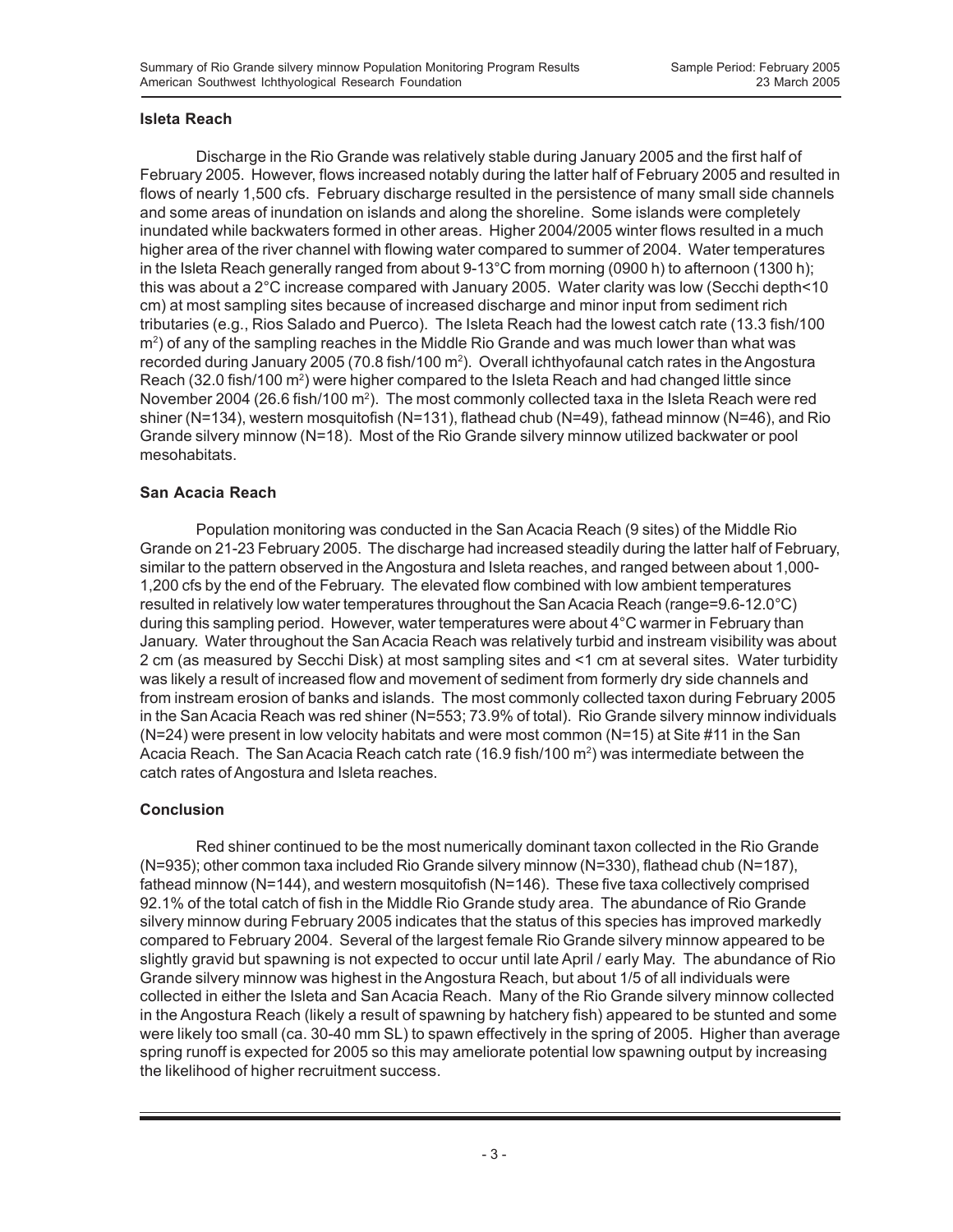

Figure 1. Map of the study area and sampling localities (numbered) for the 2005 Rio Grande silvery minnow population monitoring program. Sampling locality information that correspond with the numbered localities are provided in Appendix A (Table A-1).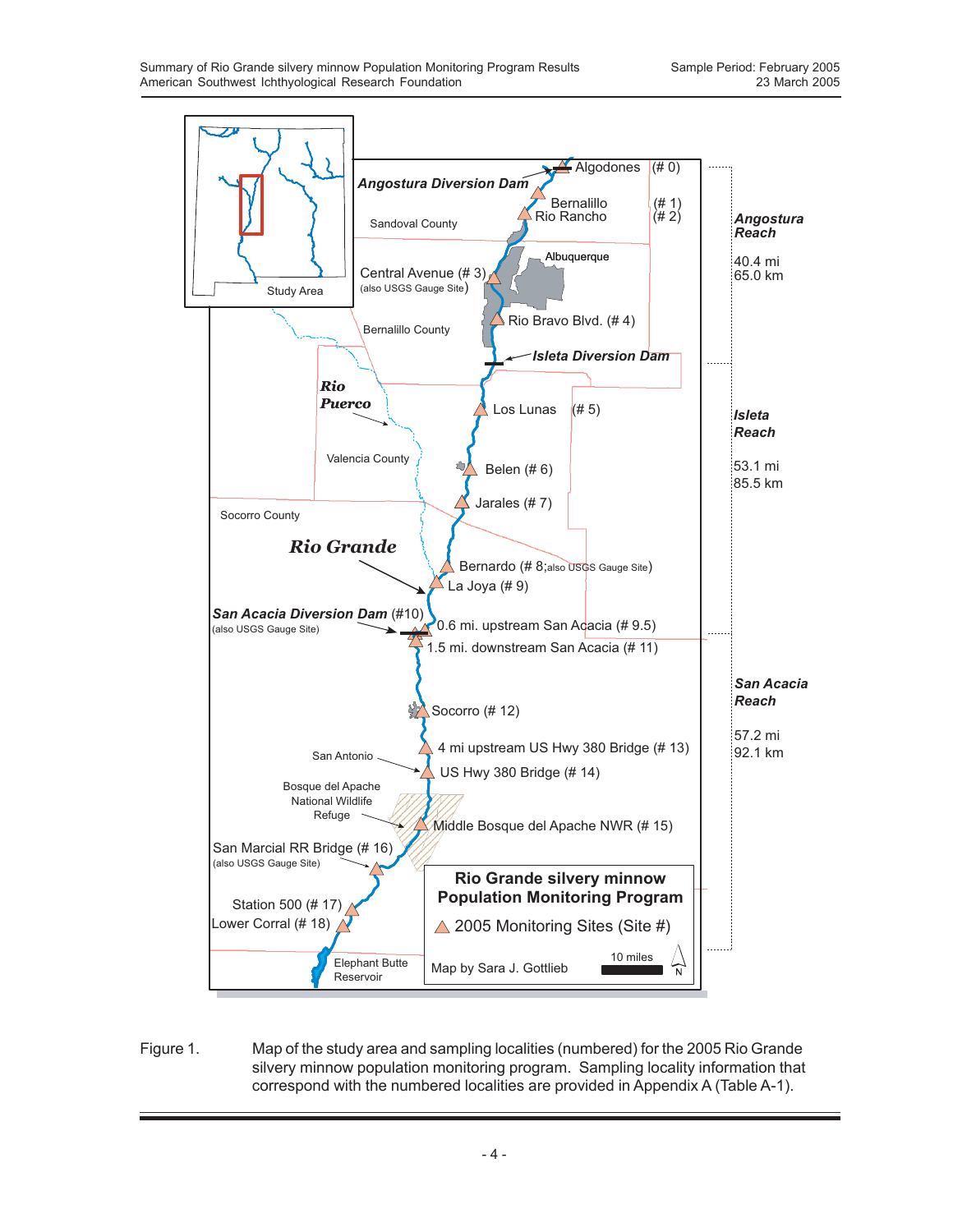

Figure 2. Discharge in the Rio Grande from January 2004 through February 2005 as recorded at seven U. S. Geological Survey (USGS) gauge stations. The Otowi Bridge gauge site is outside of the study area (ca. 25.5 river miles upstream of Cochiti Dam) and provided for reference. Discharge data are provisional and subject to change. \*Note: Bernardo discharge data (USGS 08332010) became temporarily unavailable on 13 January 2005.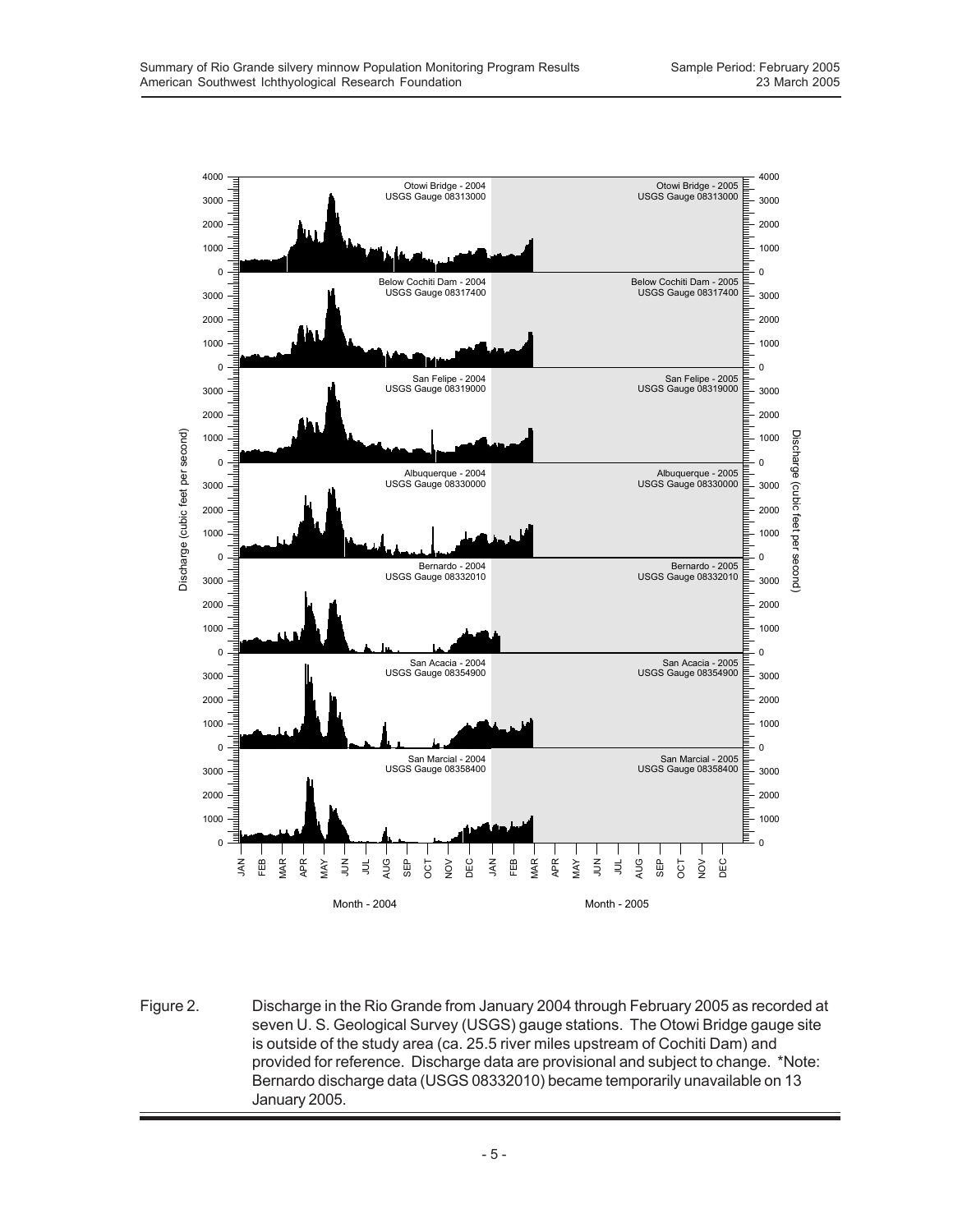#### Table 1. Scientific and common names and species codes of fish collected in the Middle Rio Grande during the 1999-2004 Rio Grande silvery minnow population monitoring program.

| <b>Scientific Name</b>                                 | <b>Common Name</b>          | Code                                      |
|--------------------------------------------------------|-----------------------------|-------------------------------------------|
| <b>Order Clupeiformes</b>                              |                             |                                           |
| Family Clupeidae                                       | herrings                    |                                           |
|                                                        |                             | (GZS)                                     |
| Order Cypriniformes                                    |                             |                                           |
| <b>Family Cyprinidae</b>                               | carps and minnows           |                                           |
|                                                        |                             | (RDS)<br>(CCA)<br>(RGC)                   |
|                                                        | silvery minnow <sup>1</sup> | (RGM)<br>(FHM)<br>(BHM)<br>(FHC)<br>(LND) |
| <b>Family Catostomidae</b>                             | suckers                     |                                           |
|                                                        |                             | (RCS)<br>(WHS)<br>(SMB)                   |
| <b>Order Siluriformes</b><br>Family Ictaluridae        | bullhead catfishes          |                                           |
|                                                        |                             | (BBH)<br>(YBH)<br>(CCT)<br>(FCT)          |
| <b>Order Salmoniformes</b><br><b>Family Salmonidae</b> | trouts                      |                                           |
|                                                        |                             | (BNT)                                     |
| Order Cyprinodontiformes<br><b>Family Poeciliidae</b>  | livebearers                 |                                           |
|                                                        |                             | (MOS)                                     |

<sup>1</sup> focal taxa represent the most abundant species present in recent Middle Rio Grande collections and species illustrated in monthly plots of data.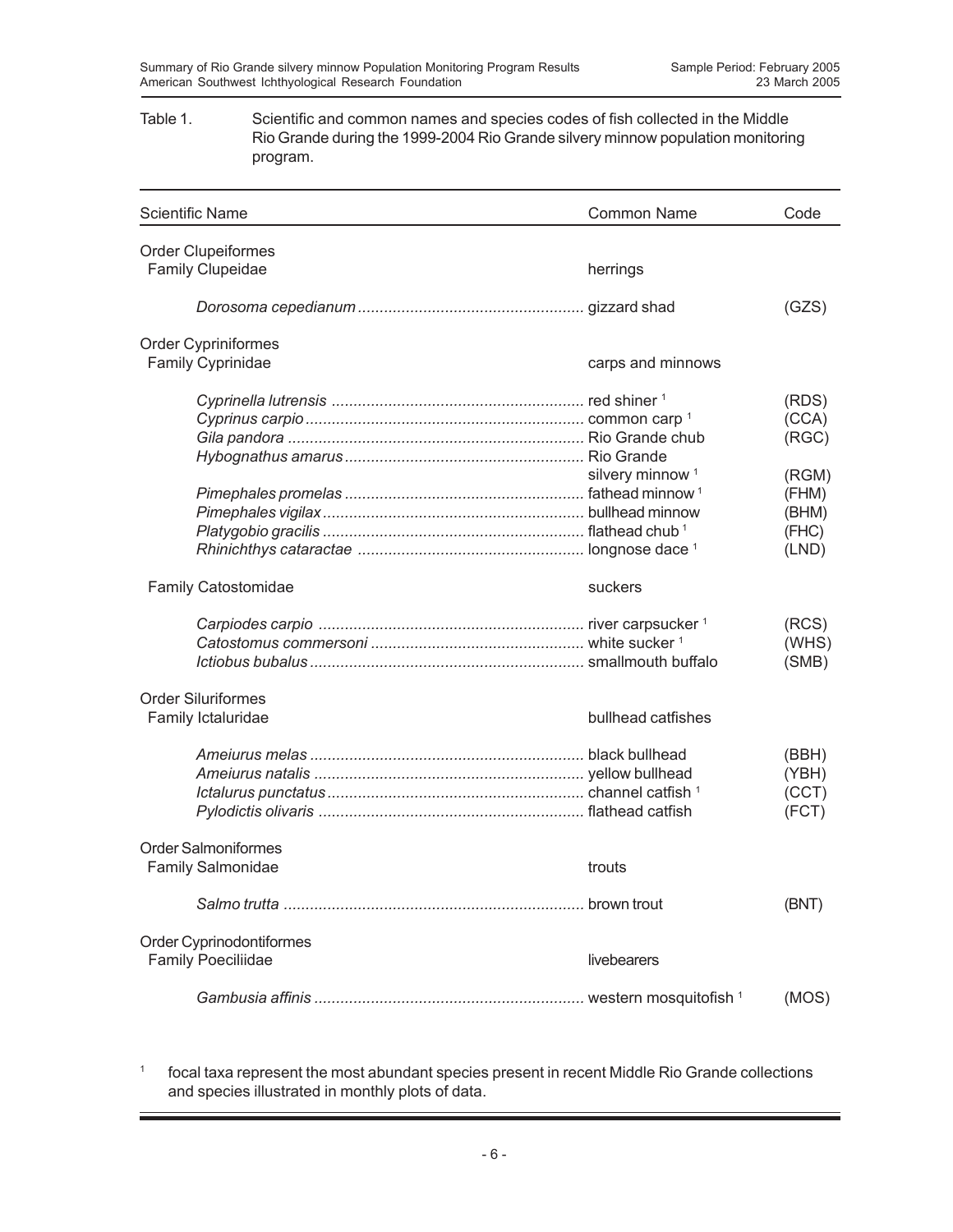### Table 1. Scientific and common names and species codes of fish collected in the Middle Rio Grande during the 1999-2004 Rio Grande silvery minnow population monitoring program (continued).

| Scientific Name                                         | <b>Common Name</b> | Code                                      |
|---------------------------------------------------------|--------------------|-------------------------------------------|
| <b>Order Perciformes</b><br>Family Percichthyidae       | temperate basses   |                                           |
|                                                         |                    | (WHB)                                     |
| <b>Order Perciformes</b><br><b>Family Centrarchidae</b> | sunfishes          |                                           |
|                                                         |                    | (GNS)<br>(BGL)<br>(LMB)<br>(WCR)<br>(BCR) |
| Family Percidae                                         | perches            |                                           |
|                                                         |                    | (YWP)<br>(WLE)                            |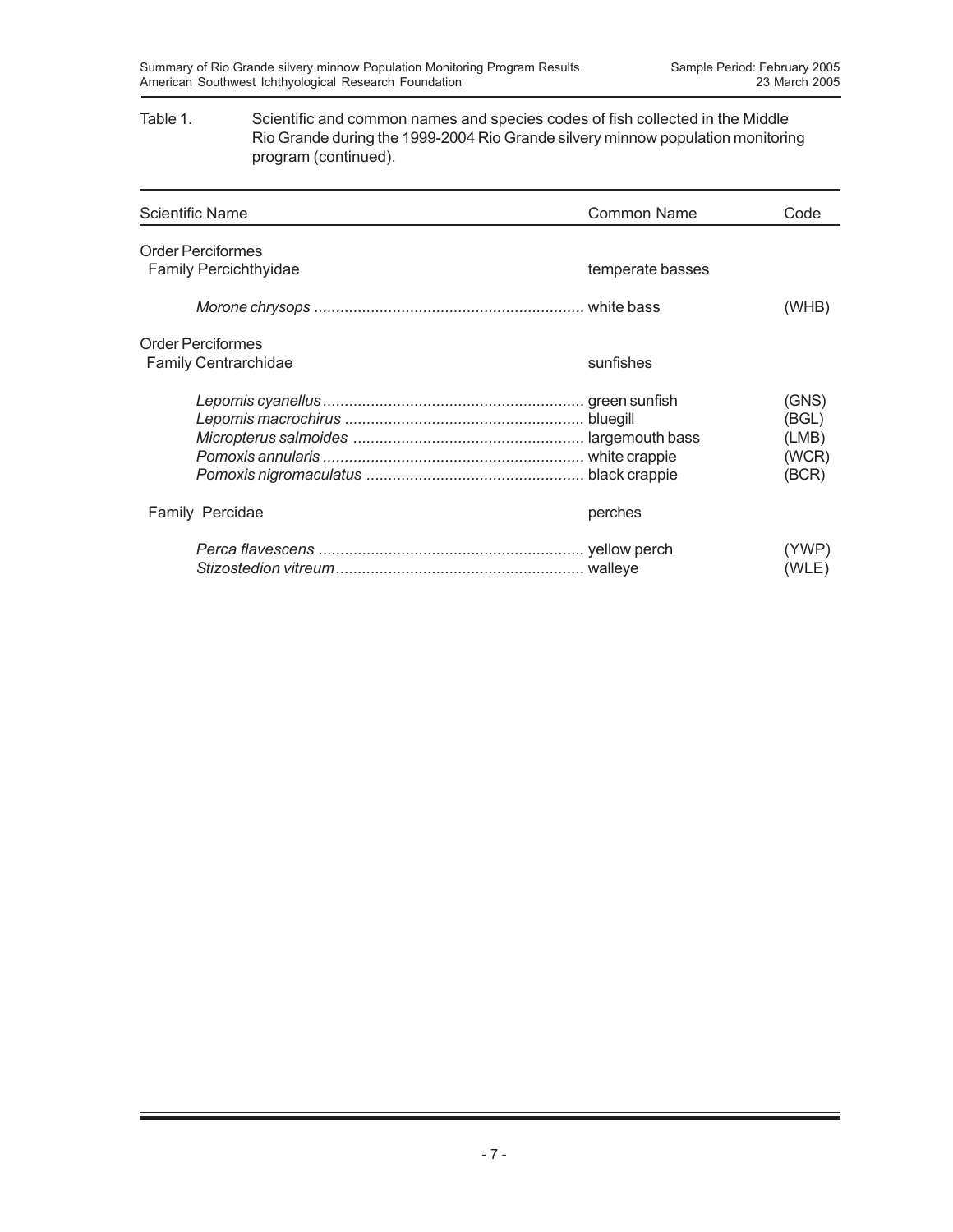#### Table 2. Summary of the February 2005 Rio Grande silvery minnow population monitoring program results (species list is based on fish collected from 1999-2004).

|                                              | <b>RESIDENCE</b>    | <b>TOTAL NUMBER</b> | PERCENT (%) | FREQUENCY OF            | % FREQUENCY             |
|----------------------------------------------|---------------------|---------------------|-------------|-------------------------|-------------------------|
| <b>SPECIES</b>                               | STATUS <sup>1</sup> | OF SPECIMENS        | OF TOTAL    | OCCURRENCE <sup>2</sup> | OCCURRENCE <sup>2</sup> |
|                                              |                     |                     |             |                         |                         |
| <b>HERRINGS</b>                              | I                   |                     |             |                         |                         |
| gizzard shad                                 |                     |                     |             |                         |                         |
| <b>CARPS AND MINNOWS</b>                     |                     |                     |             |                         |                         |
| red shiner                                   | N                   | 935                 | 49.44       | 17                      | 85                      |
| common carp                                  | J.                  | 3                   | 0.16        | 3                       | 15                      |
| Rio Grande silvery minnow<br>Rio Grande chub | Ν<br>N              | 330                 | 17.45       | 11                      | 55                      |
| fathead minnow                               | Ν                   | 144                 | 7.62        | 10                      | 50                      |
| bullhead minnow                              | $\mathbf{I}$        | 1                   | 0.05        | 1                       | $\overline{5}$          |
| flathead chub                                | N                   | 187                 | 9.89        | 9                       | 45                      |
| longnose dace                                | ${\sf N}$           | 14                  | 0.74        | 5                       | 25                      |
| <b>SUCKERS</b>                               |                     |                     |             |                         |                         |
| river carpsucker                             | Ν                   | 20                  | 1.06        | 5                       | 25                      |
| white sucker                                 | $\mathbf{I}$        | 59                  | 3.12        | 4                       | 20                      |
| smallmouth buffalo                           | N                   |                     |             |                         |                         |
| <b>BULLHEAD CATFISHES</b>                    |                     |                     |             |                         |                         |
| black bullhead                               | ı                   |                     |             |                         |                         |
| yellow bullhead                              |                     | $\overline{2}$      | 0.11        | $\overline{2}$          | $10$                    |
| channel catfish                              |                     | 49                  | 2.59        | 10                      | 50                      |
| flathead catfish                             |                     |                     |             |                         |                         |
| <b>TROUTS</b>                                |                     |                     |             |                         |                         |
| brown trout                                  | ı                   |                     |             |                         |                         |
|                                              |                     |                     |             |                         |                         |
| <b>LIVEBEARERS</b>                           |                     |                     |             |                         |                         |
| western mosquitofish                         | ı                   | 146                 | 7.72        | 9                       | 45                      |
| <b>TEMPERATE BASSES</b>                      |                     |                     |             |                         |                         |
| white bass                                   | ı                   |                     |             |                         |                         |
|                                              |                     |                     |             |                         |                         |
| <b>SUNFISHES</b>                             |                     |                     |             |                         |                         |
| green sunfish                                | I                   |                     |             |                         |                         |
| bluegill<br>largemouth bass                  | N                   |                     | 0.05        | 1                       | $\overline{5}$          |
| white crappie                                | ı                   |                     |             |                         |                         |
| black crappie                                | I                   |                     |             |                         |                         |
|                                              |                     |                     |             |                         |                         |
| <b>PERCHES</b><br>yellow perch               |                     |                     |             |                         |                         |
| walleye                                      | ı                   |                     |             |                         |                         |
|                                              |                     |                     |             |                         |                         |
| <b>TOTAL</b>                                 |                     | 1,891               |             |                         |                         |

 $1$  N = native; I = introduced

2 Frequency and % frequency of occurrence are based on n=20 sample sites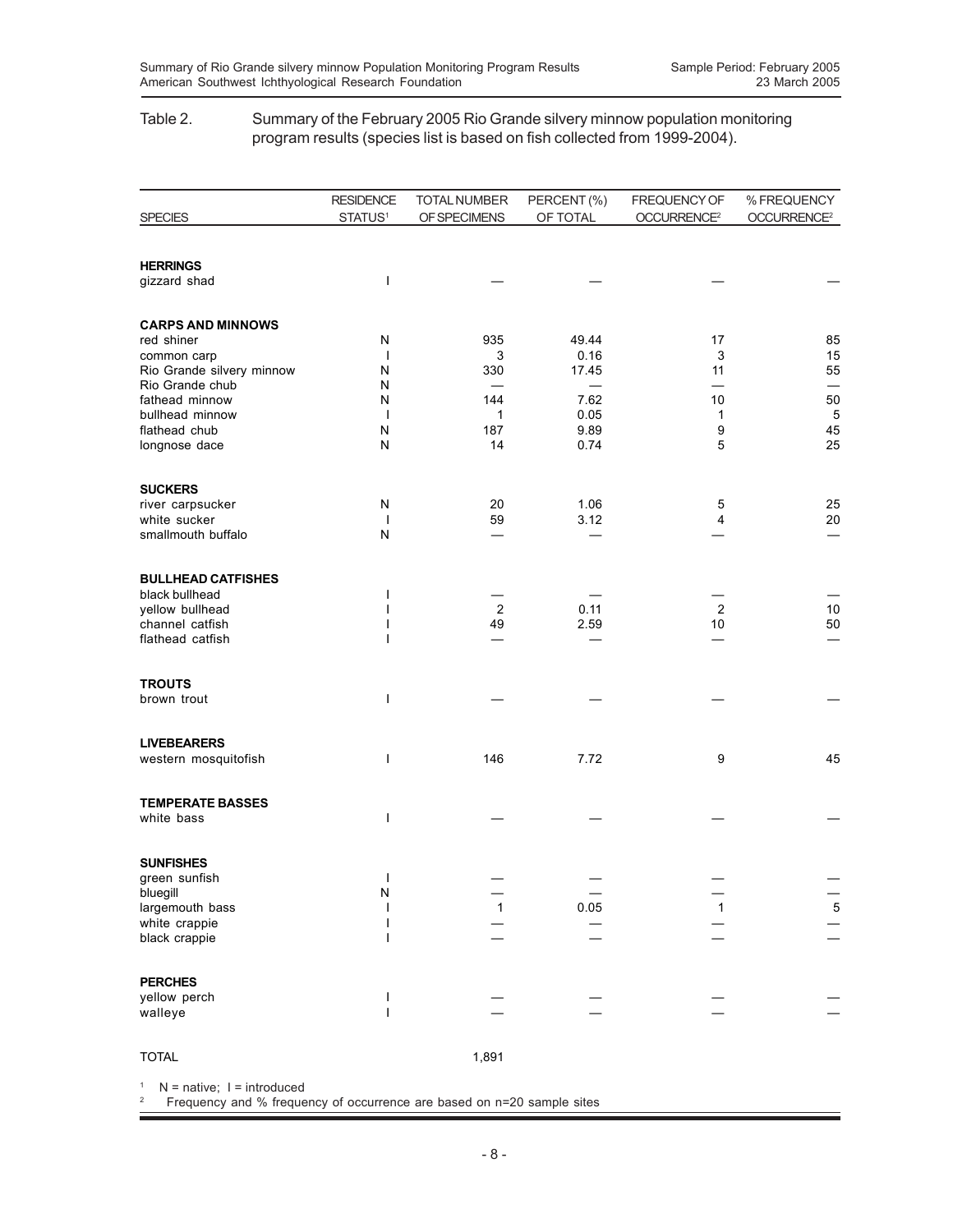|                                                                                                                                                                              | program results (species list based on fish collected from 1999-2004).      |                                                    |             |                        |             |             |             |             |                                  |                       |             |                       |                                                       |
|------------------------------------------------------------------------------------------------------------------------------------------------------------------------------|-----------------------------------------------------------------------------|----------------------------------------------------|-------------|------------------------|-------------|-------------|-------------|-------------|----------------------------------|-----------------------|-------------|-----------------------|-------------------------------------------------------|
| <b>SPECIES</b>                                                                                                                                                               | J<br>Α<br>N                                                                 | F<br>Ε<br>$\sf B$                                  | M<br>Α<br>R | Α<br>$\mathsf{P}$<br>R | M<br>Α<br>Y | J<br>U<br>N | J<br>U<br>L | Α<br>U<br>G | S<br>$\mathsf E$<br>$\mathsf{P}$ | O<br>$\mathsf C$<br>T | N<br>O<br>V | D<br>Ε<br>$\mathsf C$ | Τ<br>$\bigcirc$<br>$\sf T$<br>A<br>L                  |
| <b>HERRINGS</b><br>gizzard shad                                                                                                                                              |                                                                             |                                                    |             |                        |             |             |             |             |                                  |                       |             |                       |                                                       |
| <b>CARPS AND MINNOWS</b><br>red shiner<br>common carp<br>Rio Grande silvery minnow<br>Rio Grande chub<br>fathead minnow<br>bullhead minnow<br>flathead chub<br>longnose dace | 2,760<br>3<br>248<br>356<br>$\overline{\phantom{0}}$<br>112<br>$\mathbf{1}$ | 935<br>3<br>330<br>144<br>$\mathbf 1$<br>187<br>14 |             |                        |             |             |             |             |                                  |                       |             |                       | 3,695<br>6<br>578<br>500<br>$\mathbf{1}$<br>299<br>15 |
| <b>SUCKERS</b><br>river carpsucker<br>white sucker<br>smallmouth buffalo                                                                                                     | 19<br>16                                                                    | 20<br>59                                           |             |                        |             |             |             |             |                                  |                       |             |                       | 39<br>75                                              |
| <b>BULLHEAD CATFISHES</b><br>black bullhead<br>yellow bullhead<br>channel catfish<br>flathead catfish                                                                        | $\,6\,$                                                                     | $\overline{2}$<br>49                               |             |                        |             |             |             |             |                                  |                       |             |                       | $\overline{c}$<br>55                                  |
| <b>TROUTS</b><br>brown trout                                                                                                                                                 |                                                                             |                                                    |             |                        |             |             |             |             |                                  |                       |             |                       |                                                       |
| <b>LIVEBEARERS</b><br>western mosquitofish                                                                                                                                   | 64                                                                          | 146                                                |             |                        |             |             |             |             |                                  |                       |             |                       | 210                                                   |
| <b>TEMPERATE BASSES</b><br>white bass                                                                                                                                        |                                                                             |                                                    |             |                        |             |             |             |             |                                  |                       |             |                       |                                                       |
| <b>SUNFISHES</b><br>green sunfish<br>bluegill<br>largemouth bass<br>white crappie<br>black crappie                                                                           | $\mathbf{1}$                                                                | $\overline{1}$                                     |             |                        |             |             |             |             |                                  |                       |             |                       | $\mathbf{1}$<br>$\overline{1}$                        |
| <b>PERCHES</b><br>yellow perch<br>walleye                                                                                                                                    |                                                                             |                                                    |             |                        |             |             |             |             |                                  |                       |             |                       |                                                       |
| <b>TOTAL</b>                                                                                                                                                                 | 3,586 1,891                                                                 |                                                    |             |                        |             |             |             |             |                                  |                       |             |                       | 5,477                                                 |

# Table 3. Summary of the monthly 2005 Rio Grande silvery minnow population monitoring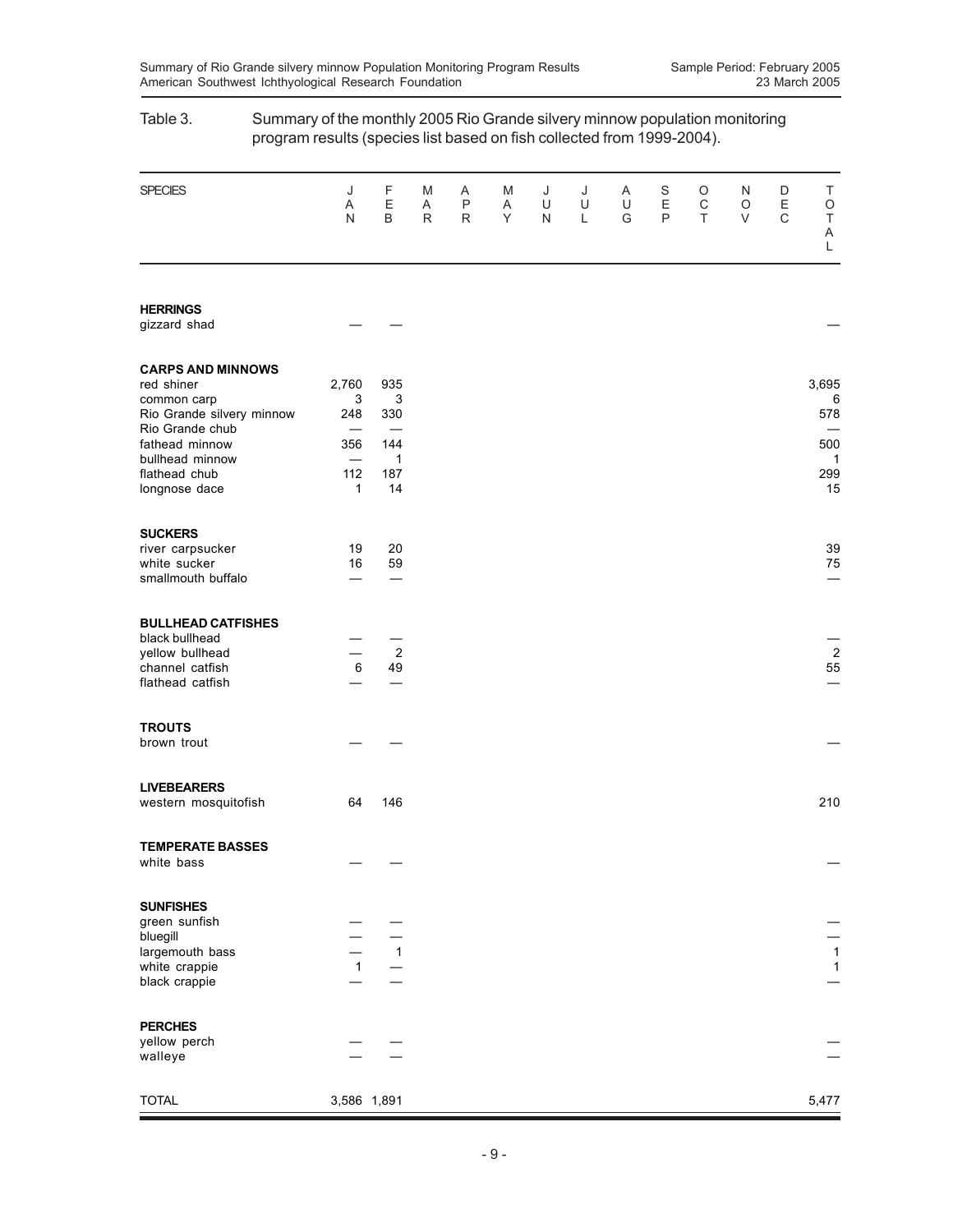## Table 4. Summary of the monthly catch or Rio Grande silvery minnow, by site and reach, during the 2005 Rio Grande silvery minnow population monitoring program. Numerals in pararenthesis are the number of silvery minnow in a site collection that were marked (subset of the total). REACH J F M A M J J A S O N D T Site Number A E A P A U U U E C O E O Site Name N B R R Y N L G P T V C T A L **ANGOSTURA REACH 0 Angostura Dam — 0 — 1 Bernalillo 20 68 88 2 Rio Rancho 147(4) 137(8) 284 3 Central Ave (Abq) 7 64(17) 71 4 Rio Bravo (Abq) 4(1) 19(7) 23** *Angostura Reach Total 178 288 466* **ISLETA REACH 5 Los Lunas 3 11 14 6 Belen 1 4 5 7 Jarales 30 0 30 8 US Hwy 60 Bernardo 8 1 9 9 South of Bernardo 5 2 7 9.5 North of San Acacia** *Isleta Reach Total 48 18 66* **SAN ACACIA REACH 10 San Acacia Dam 3 0 3 11 S of San Acacia 13 15 28 12 Socorro 3 0 3 13 North of US Hwy 380 — 6 6 14 US Hwy 380 1 0 1** 15 Bosque del Apache 2 —<br>
16 San Marcial 2 —<br>
17 South of San Marcial — — **16 San Marcial — — — 17 South of San Marcial — — — 18 South of San Marcial** *San Acacia Reach Total 22 24 46* **MONTHLY TOTALS 248 330 578** J FMA MJ J ASO ND T AEAP AUU UEC OE O NBRR YNL GPT VC T A L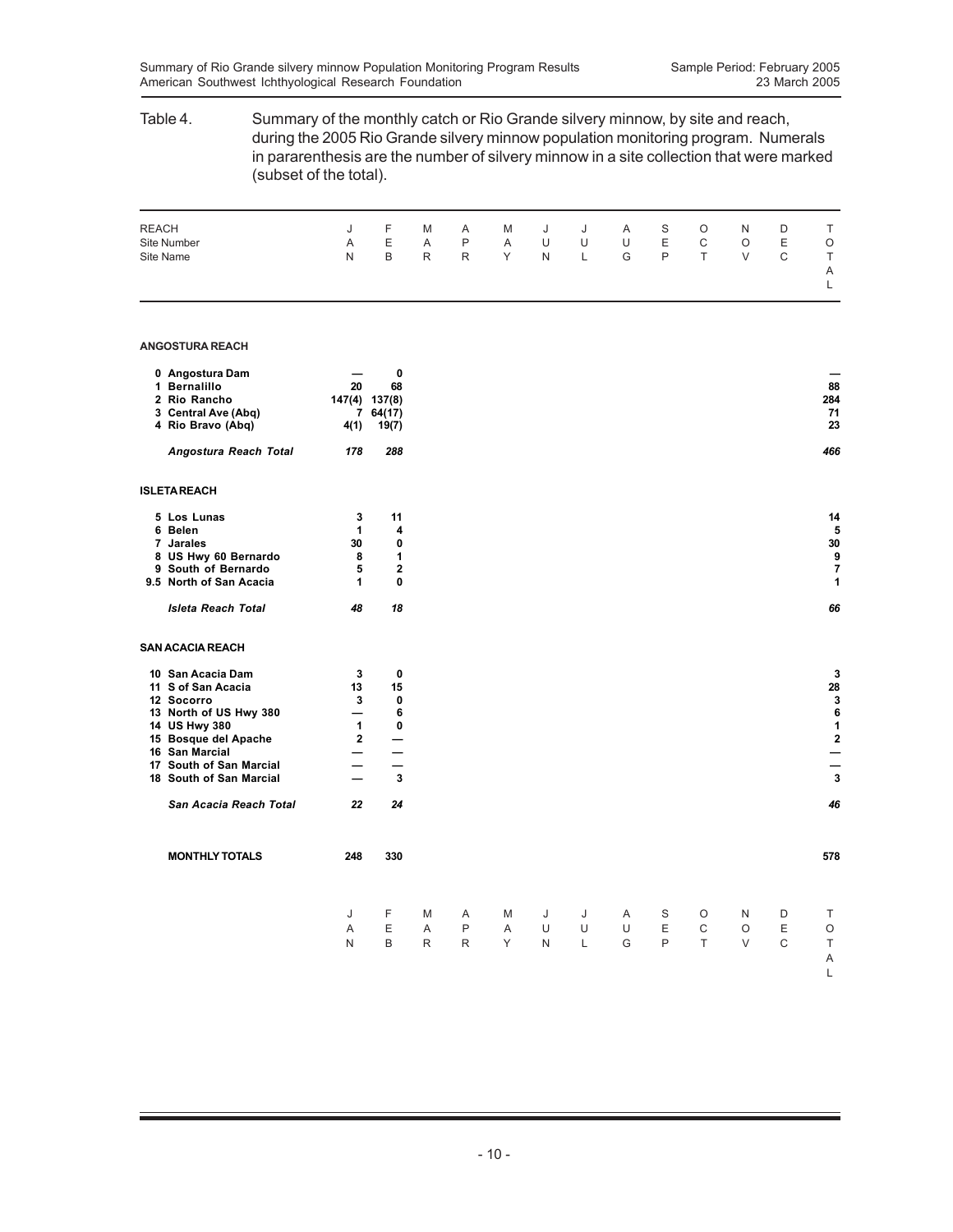

Figure 3. Catch rates, for the 10 focal species, by river reach during February 2005 at Rio Grande silvery minnow population monitoring program collection sites (see Table A-1 for fish species codes). An arrow indicates the Rio Grande silvery minnow (RGM) histogram bar.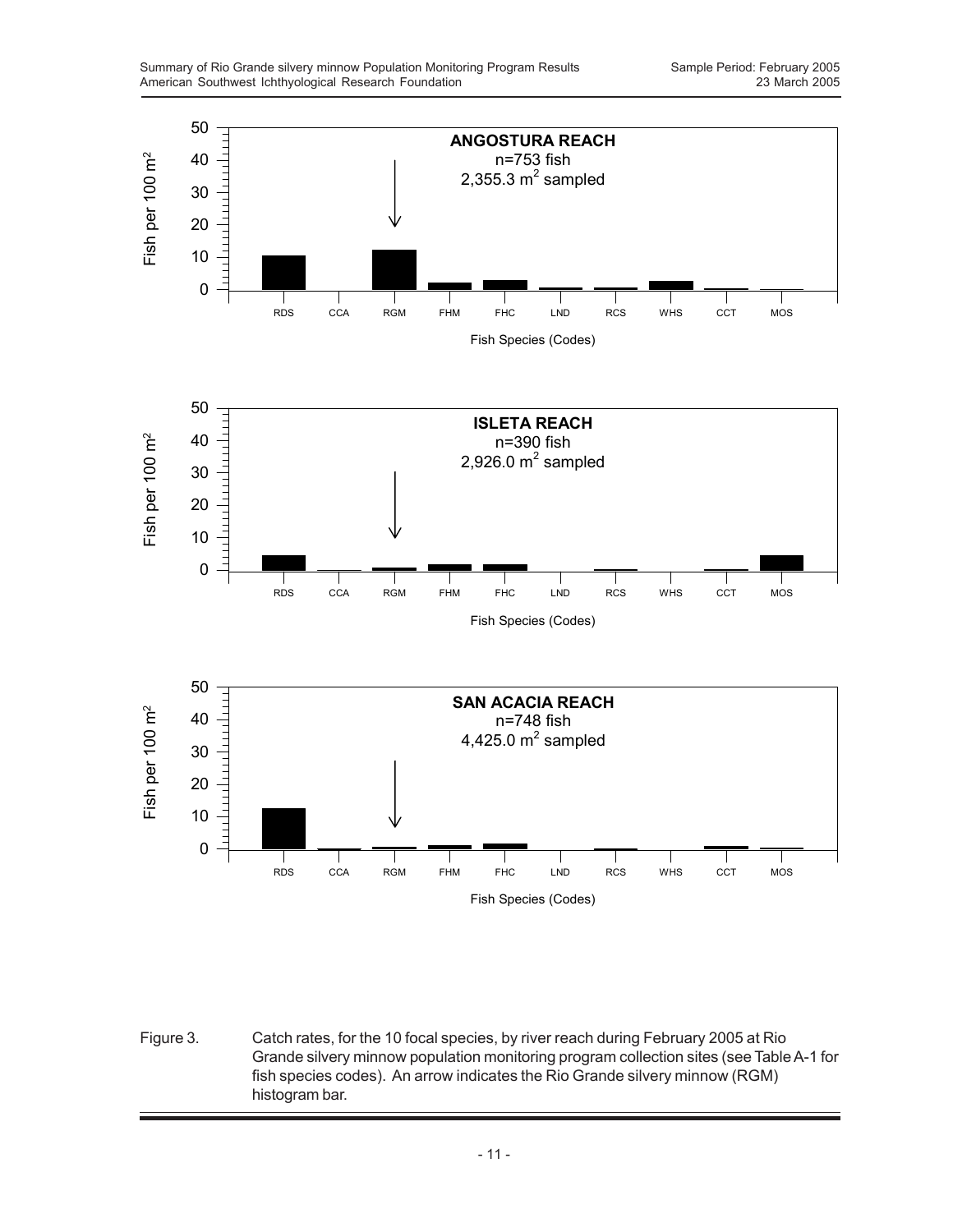

Figure 4. Catch rates for ten focal species (upper graph\*), including Rio Grande silvery minnow, (RGM; lower graph\*) during February 2005 at Rio Grande silvery minnow population monitoring program collection sites (see Table A-1 for fish species codes).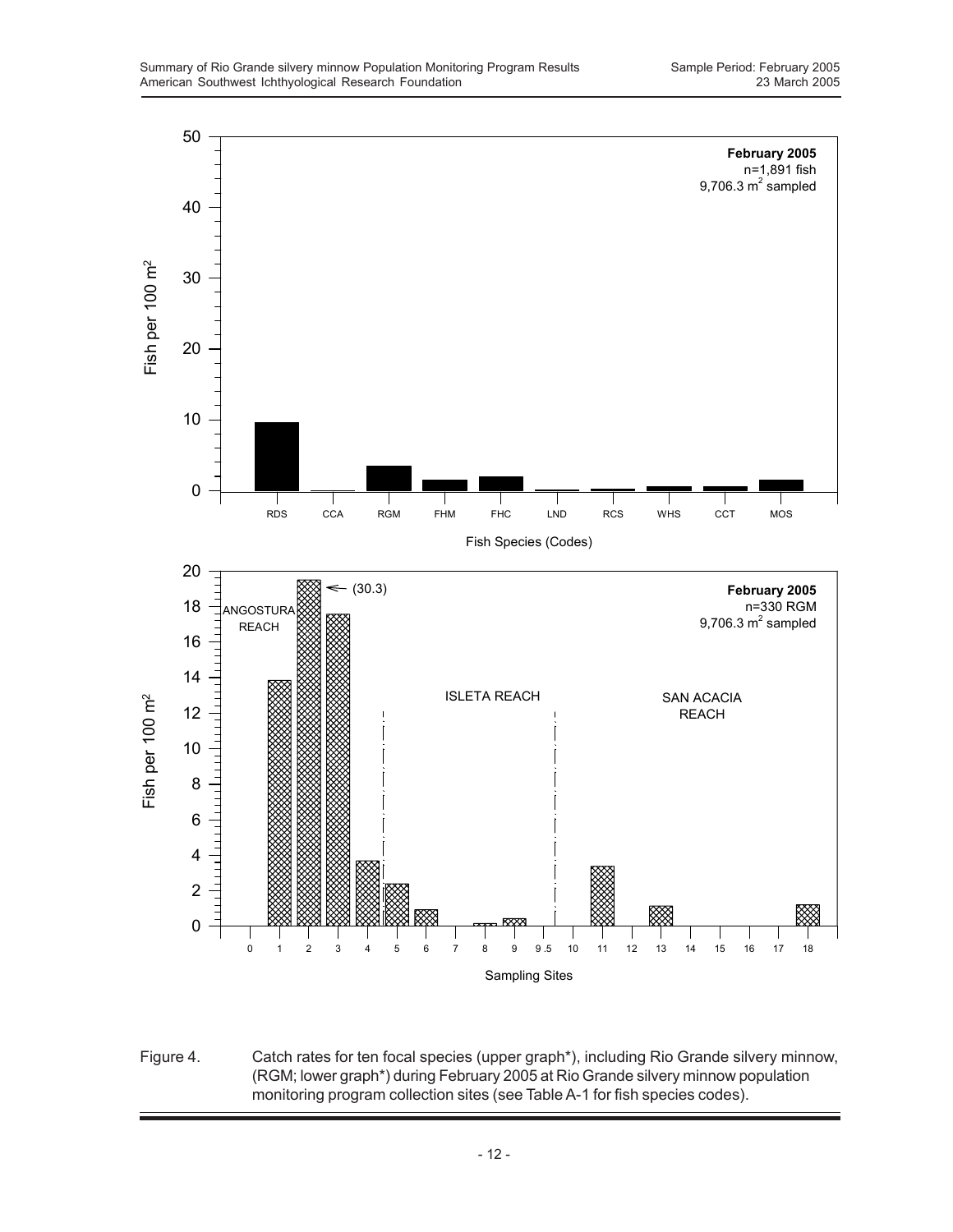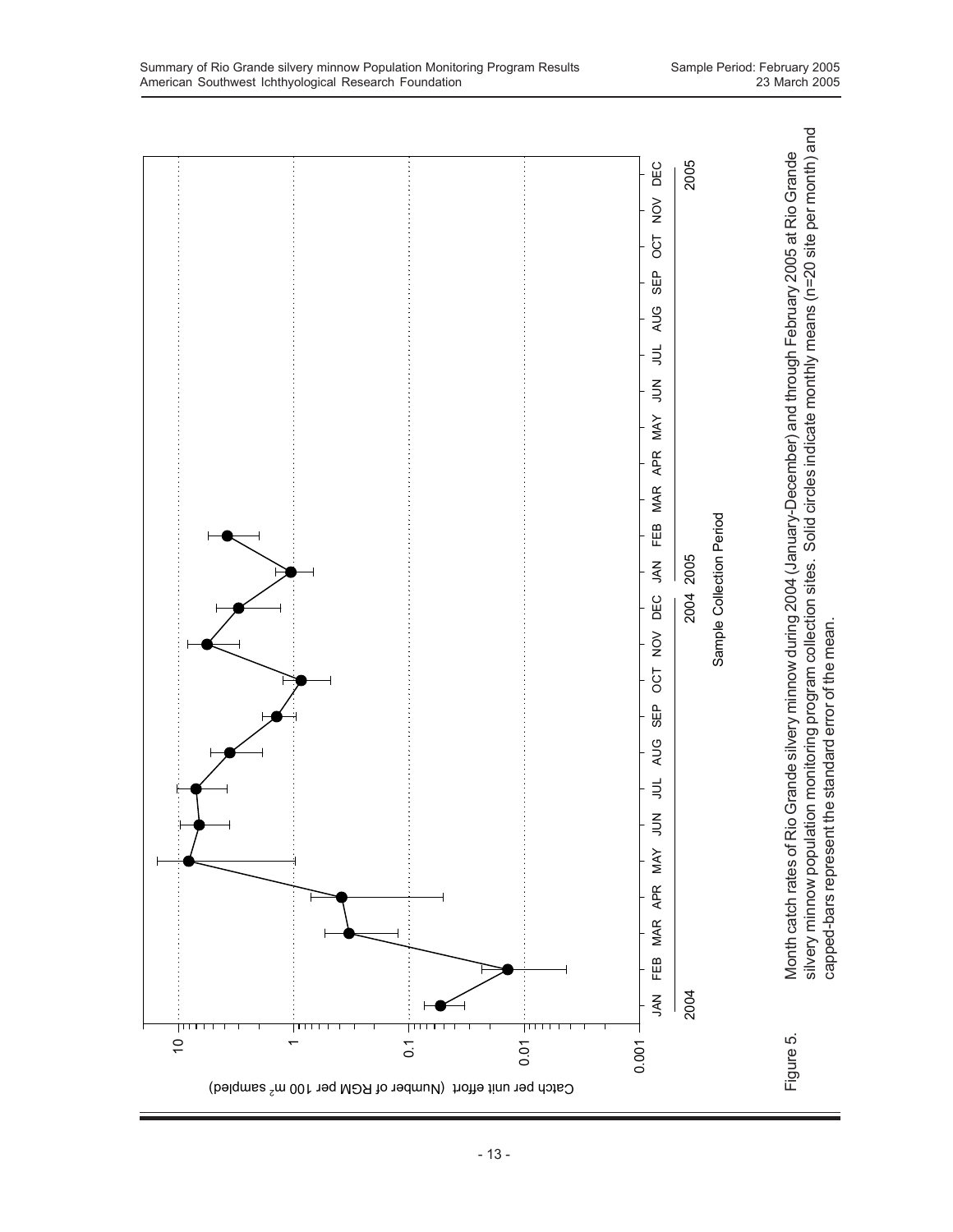## APPENDIX A.

Collection localities of the 2005 Rio Grande silvery minnow population monitoring program.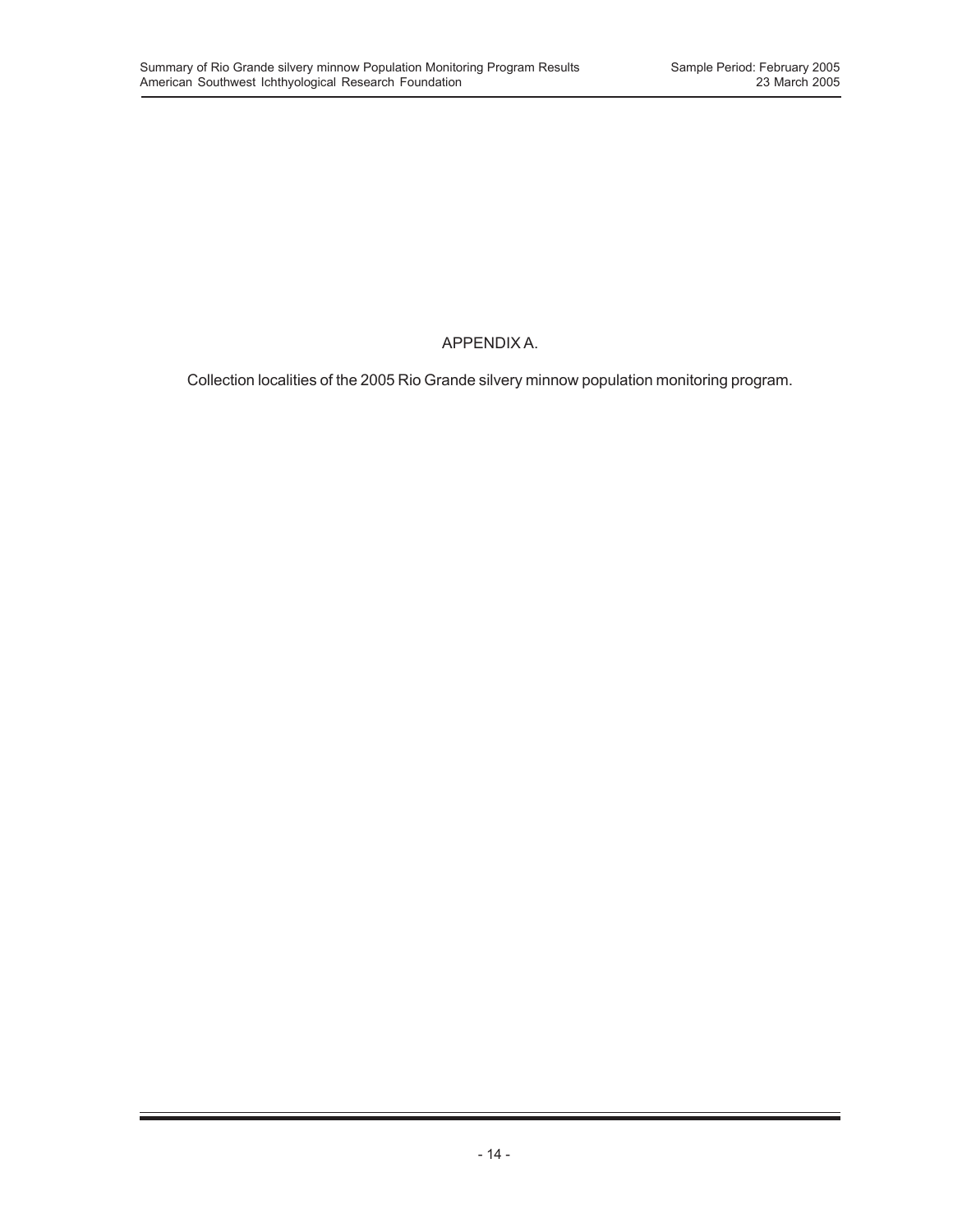#### Table A-1. Collection localities of the 2005 Rio Grande silvery minnow population monitoring program.

| Site # | Site Locality |
|--------|---------------|
|        |               |

## **ANGOSTURA REACH SITES SITE #**

- 0 New Mexico, Sandoval County, Rio Grande, below Angostura Diversion Dam, Algodones. River Mile 209.7 SAN FELIPE PUEBLO QUADRANGLE 3916006 N 363811 E
- 1 New Mexico, Sandoval County, Rio Grande, at US Highway 550 bridge crossing, (formerly NM State Highway 44 bridge crossing), Bernalillo. River Mile 203.8 BERNALILLO QUADRANGLE 3909722 N 358543 E
- 2 New Mexico, Sandoval County, Rio Grande, ca. 4 miles downstream of US Highway 550 bridge crossing, at Rio Rancho Wastewater Treatment Plant, Rio Rancho. River Mile 200.0 BERNALILLO QUADRANGLE 3905355 N 354772 E
- 3 New Mexico, Bernalillo County, Rio Grande, at Central Avenue (US Highway 66) bridge crossing, Albuquerque. River Mile 183.4 ALBUQUERQUE WEST QUADRANGLE 3884094 N 346840 E
- 4 New Mexico, Bernalillo County, Rio Grande, at Rio Bravo Boulevard bridge crossing, Albuquerque. River Mile 178.3 ALBUQUERQUE WEST QUADRANGLE 3877163 N 347554 E

## **ISLETA REACH SITES SITE #**

- 5 New Mexico, Valencia County, Rio Grande, at Los Lunas (NM State Highway 49) bridge crossing, Los Lunas. River Mile 161.4 LOS LUNAS QUADRANGLE 3852531 N 342898 E
- 6 New Mexico, Valencia County, Rio Grande, ca. 1.0 miles upstream of NM State Highway 309/6 bridge crossing, Belen. River Mile 151.5 TOME QUADRANGLE 3837061 N 339972 E
- 7 New Mexico, Valencia County, Rio Grande, ca. 2.2 miles upstream of NM State Highway 346 bridge crossing (near Transwestern Natural Gas Pipeline crossing), Jarales. River Mile 143.2 VEGUITA QUADRANGLE 3827329 N 338136 E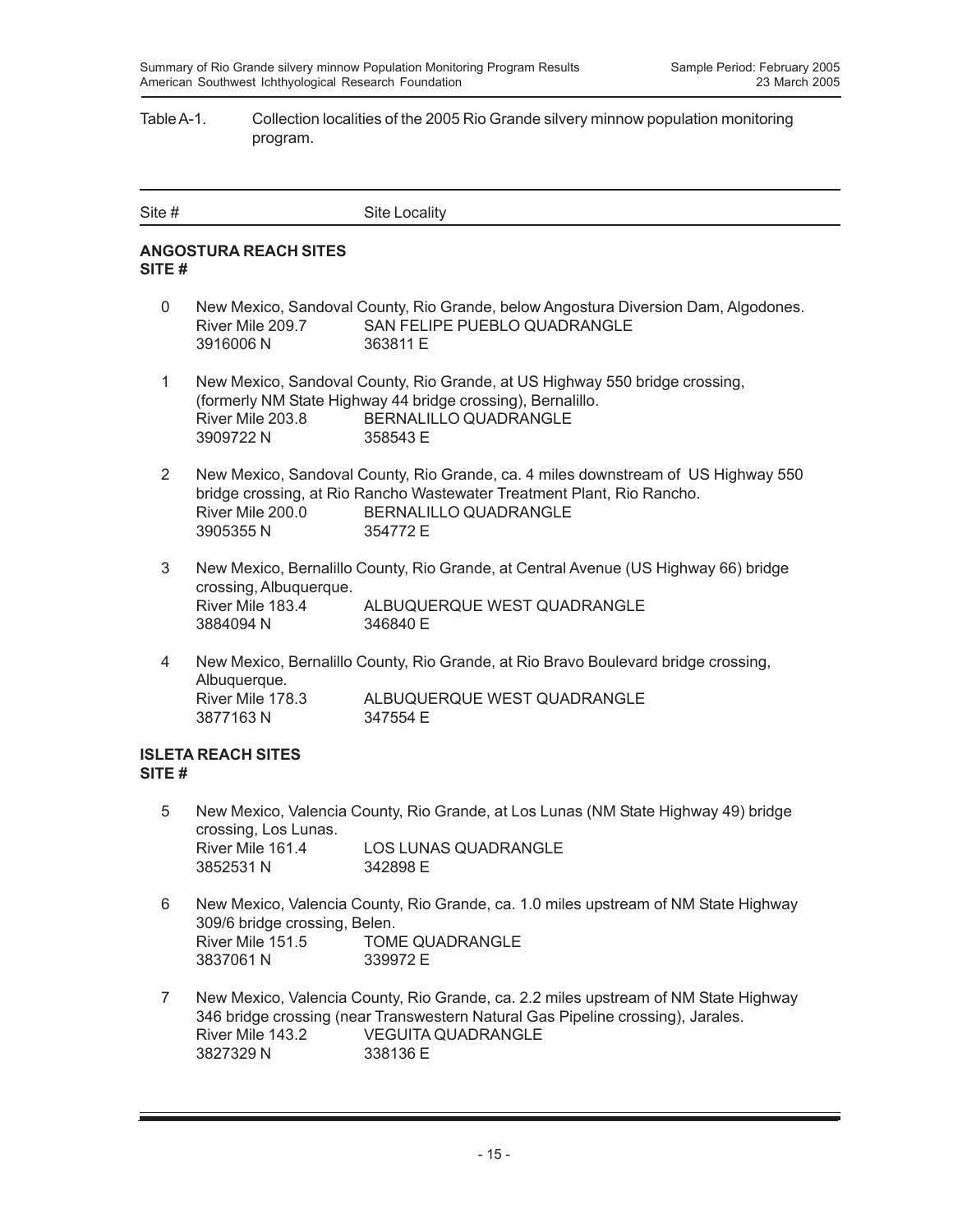#### Table A-1. Collection localities of the 2005 Rio Grande silvery minnow population monitoring program (continued).

| Site # | Site Locality |
|--------|---------------|
|        |               |

## **ISLETA REACH SITES (continued) SITE #**

- 8 New Mexico, Socorro County, Rio Grande, at US Highway 60 bridge crossing, Bernardo. River Mile 130.6 ABEYTAS QUADRANGLE 3809726 N 334604 E
- 9 New Mexico, Socorro County, Rio Grande, ca. 3.5 miles downstream of US Highway 60 bridge crossing, La Joya. River Mile 127.0 ABEYTAS QUADRANGLE 3805229 N 331094 E
- 9.5 New Mexico, Socorro County, Rio Grande, ca. 0.6 miles upstream of San Acacia Diversion Dam, San Acacia. River Mile 116.8 LA JOYA QUADRANGLE 3792603 N 327902 E

#### **SAN ACACIA REACH SITES SITE #**

- 10 New Mexico, Socorro County, Rio Grande, directly below San Acacia Diversion Dam, San Acacia. River Mile 116.2 SAN ACACIA QUADRANGLE 3791977 N 326162 E
- 11 New Mexico, Socorro County, Rio Grande, ca. 1.5 miles downstream of San Acacia Diversion Dam, San Acacia. River Mile 114.6 LEMITAR QUADRANGLE 3790442 N 325263 E
- 12 New Mexico, Socorro County, Rio Grande, 0.5 miles upstream of the Low Flow Conveyance Channel bridge, east and upstream of Socorro Wastewater Treatment Plant, Socorro. River Mile 99.5 LOMA DE LAS CANAS QUADRANGLE 3771043 N 327097 E
- 13 New Mexico, Socorro County, Rio Grande, ca. 4.0 miles upstream of US Highway 380 bridge crossing, San Antonio. River Mile 91.7 SAN ANTONIO QUADRANGLE 3761283 N 328140 E
- 14 New Mexico, Socorro County, Rio Grande, at US Highway 380 bridge crossing, San Antonio.<br>River Mile 87.1 SAN ANTONIO QUADRANGLE 3754471 N 328914 F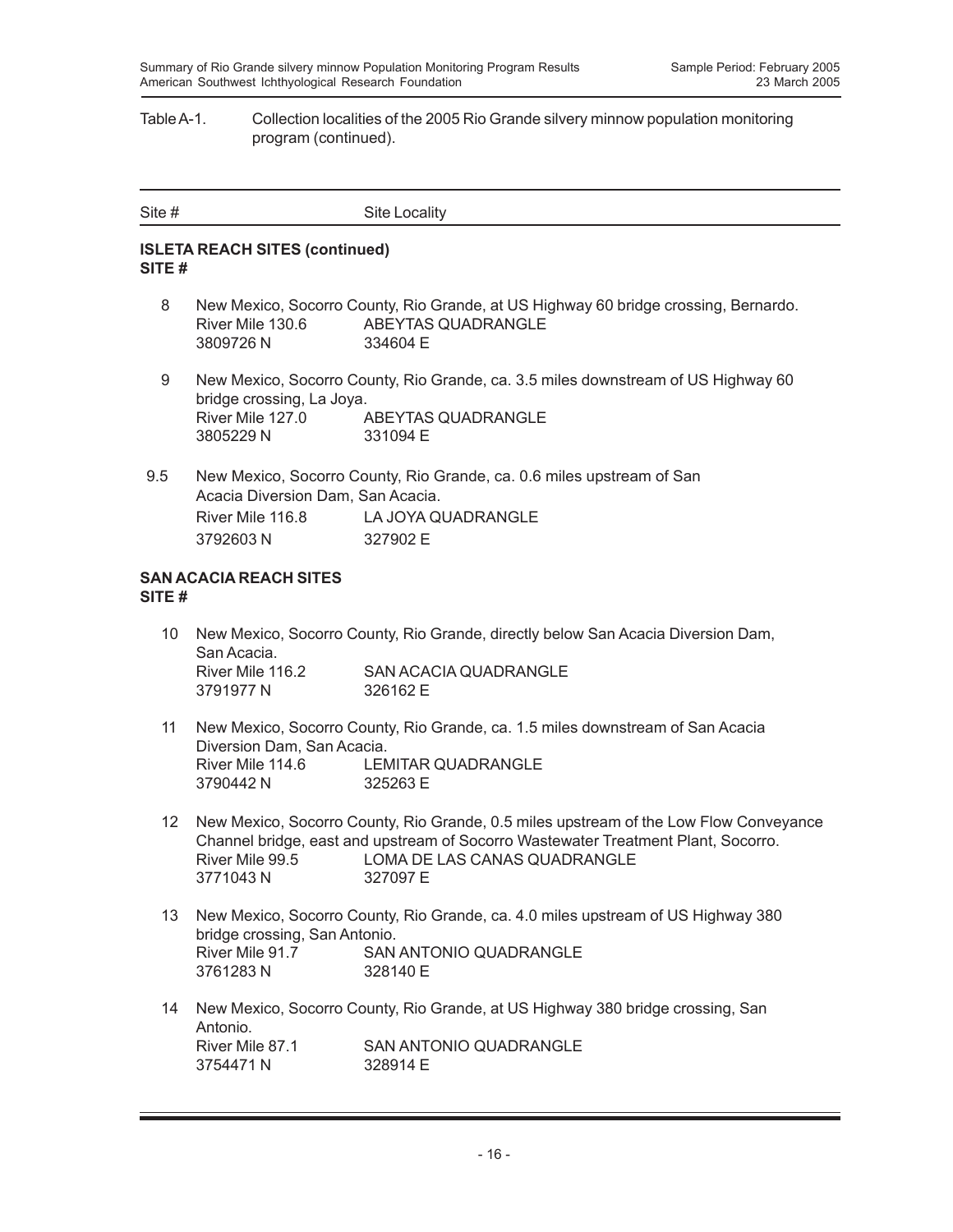#### Table A-1. Collection localities of the 2005 Rio Grande silvery minnow population monitoring program (continued).

| Site # | Site Locality |
|--------|---------------|

## **SAN ACACIA REACH SITES (continued) SITE #**

- 15 New Mexico, Socorro County, Rio Grande, directly east of Bosque del Apache National Wildlife Refuge headquarters, San Antonio. River Mile 79.1 SAN ANTONIO, SE QUADRANGLE 3740839 N 327055 E
- 16 New Mexico, Socorro County, Rio Grande, at the San Marcial railroad crossing, San Marcial. River Mile 68.6 SAN MARCIAL QUADRANGLE<br>3728347 N 315284 E 3728347 N
- 17 New Mexico, Socorro County, Rio Grande, at its former confluence with the Low Flow Conveyance Channel and 16 miles downstream of the southern end of the Bosque del Apache National Wildlife Refuge, San Marcial. River Mile 60.5 PARAJE WELL QUADRANGLE 3718178 N 309487 E
- 18 New Mexico, Socorro County, Rio Grande, ca. 19 miles downstream of the southern end of the Bosque del Apache National Wildlife Refuge, San Marcial. River Mile 57.7 PARAJE WELL QUADRANGLE 3714740 N 307380 E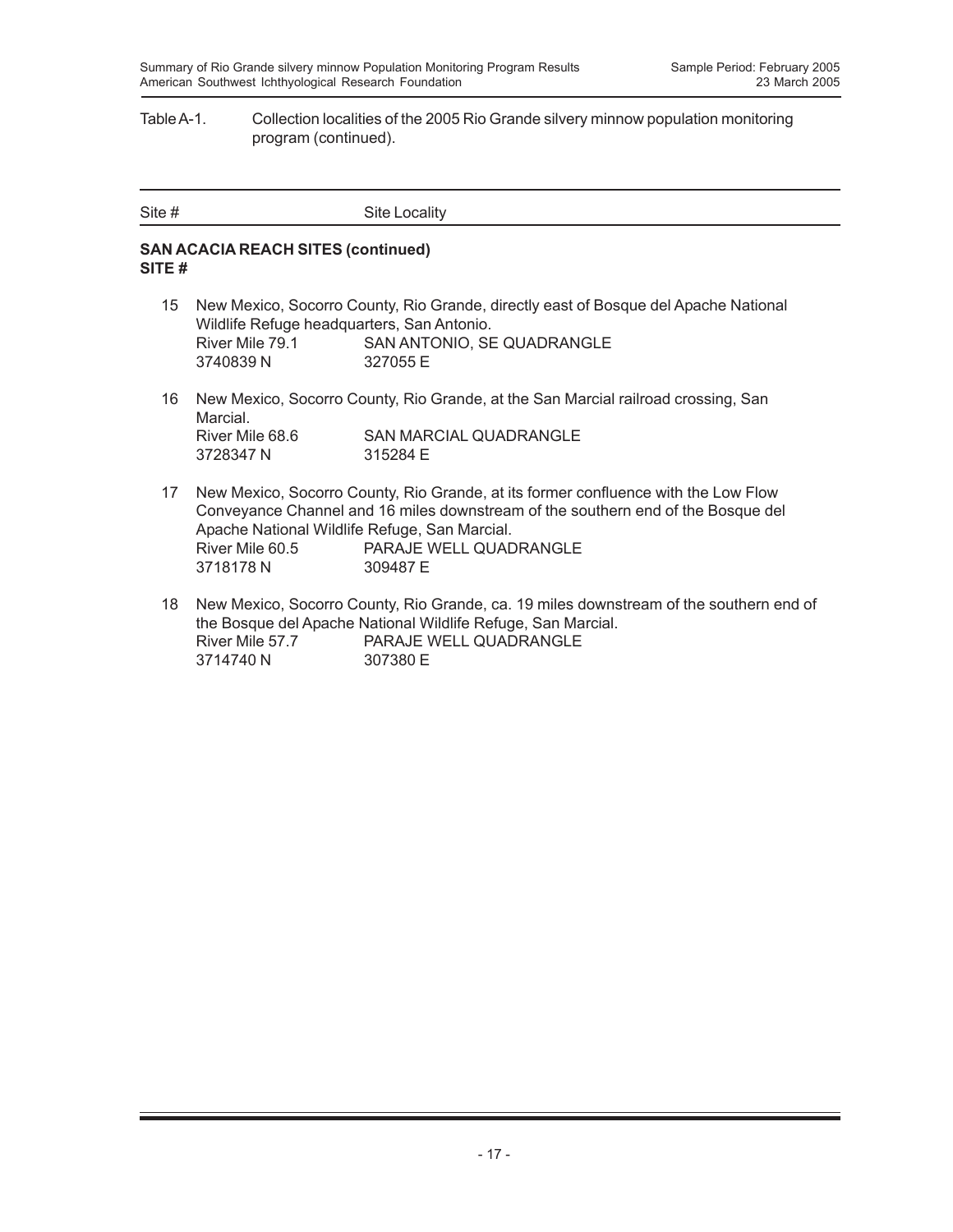## APPENDIX B.

Ichthyofaunal composition of the February 2005 Rio Grande silvery minnow population monitoring efforts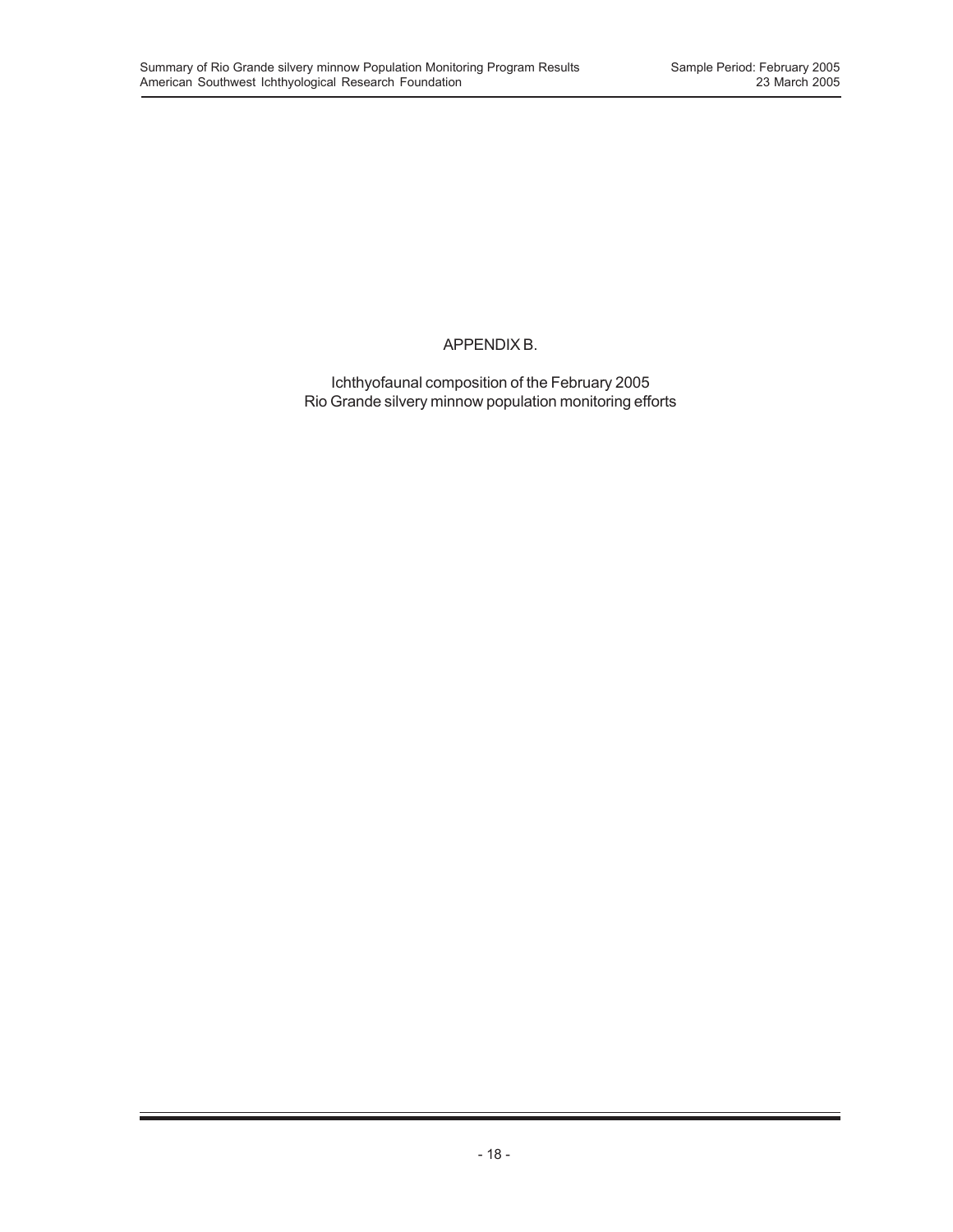81 *Catostomus commersoni* 1

## **Rio Grande silvery minnow Population Monitoring February 2005**

|                                                                |  | New Mexico: Sandoval Co., Rio Grande Drainage                              |                  |  |   |                |                    |
|----------------------------------------------------------------|--|----------------------------------------------------------------------------|------------------|--|---|----------------|--------------------|
| Rio Grande, directly below Angostura Diversion Dam, Algodones. |  |                                                                            |                  |  |   | Site Number: 0 |                    |
| 25 February 2005                                               |  |                                                                            | <b>RKD05-040</b> |  |   |                | River Mile: 209.7  |
|                                                                |  | UTM Easting: 363811 UTM Northing: 3916006 Zone: 13 Quad: San Felipe Pueblo |                  |  |   |                |                    |
|                                                                |  | R.K. Dudley, M.A. Farrington, and L.E. Renfro                              |                  |  |   |                | Effort: 531.8 $m2$ |
| <b>FAMILY</b>                                                  |  |                                                                            |                  |  | N |                |                    |
| 76                                                             |  | Cyprinella lutrensis                                                       |                  |  | 3 |                |                    |
| 76                                                             |  | Rhinichthys cataractae                                                     |                  |  | 3 |                |                    |

New Mexico: Sandoval Co., Rio Grande Drainage Rio Grande, at US HWY 550 (formerly NM State HWY 44) bridge crossing, Bernalillo. Site Number: 1 25 February 2005 **RKD05-041** River Mile: 203.8 UTM Easting: 358543 UTM Northing: 3909722 Zone: 13 Quad: Bernalillo R.K. Dudley, M.A. Farrington, and L.E. Renfro **Effort: 491.5 m**<sup>2</sup> **FAMILY N** 76 *Cyprinella lutrensis* 13 76 *Hybognathus amarus\** 68 76 *Platygobio gracilis* 7 76 *Rhinichthys cataractae* 2

*\* Hybognathus amarus* **by age class:**

81 *Catostomus commersoni* 1

age-1: 66 age-2: 2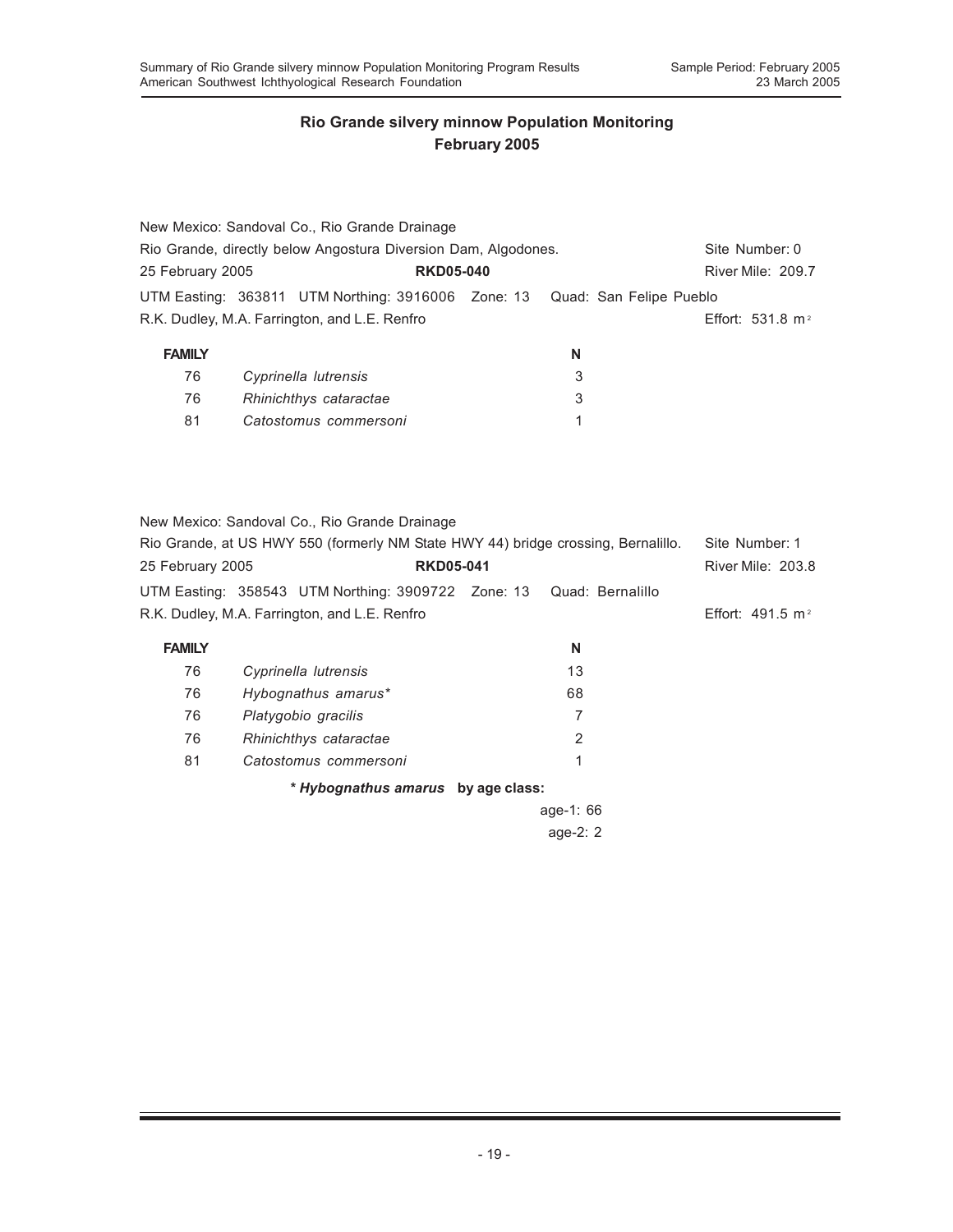|                                                                        | New Mexico: Sandoval Co., Rio Grande Drainage                                 |                  |                |                        |                              |
|------------------------------------------------------------------------|-------------------------------------------------------------------------------|------------------|----------------|------------------------|------------------------------|
|                                                                        | Rio Grande, ca. 4.0 miles downstream of US HWY 550 (formerly NM State HWY 44) |                  |                |                        | Site Number: 2               |
| bridge crossing, at Rio Rancho Wastewater Treatment Plant, Rio Rancho. | <b>River Mile: 200.0</b>                                                      |                  |                |                        |                              |
| 25 February 2005                                                       |                                                                               | <b>RKD05-042</b> |                |                        |                              |
|                                                                        | UTM Easting: 354772 UTM Northing: 3905355 Zone: 13                            |                  |                | Quad: Bernalillo       |                              |
|                                                                        | R.K. Dudley, M.A. Farrington, and L.E. Renfro                                 |                  |                |                        | Effort: $452.0 \text{ m}^2$  |
|                                                                        |                                                                               |                  |                |                        |                              |
| <b>FAMILY</b>                                                          |                                                                               |                  | N              |                        |                              |
| 76                                                                     | Cyprinella lutrensis                                                          |                  | 2              |                        |                              |
| 76                                                                     | Hybognathus amarus*                                                           |                  | 137            |                        |                              |
| 76                                                                     | Pimephales promelas                                                           |                  | $\overline{2}$ |                        |                              |
| 76                                                                     | Platygobio gracilis                                                           |                  | 13             |                        |                              |
| 76                                                                     | Rhinichthys cataractae                                                        |                  | 5              |                        |                              |
| 93                                                                     | Ictalurus punctatus                                                           |                  | 1              |                        |                              |
|                                                                        | * Hybognathus amarus by age class:                                            |                  |                |                        |                              |
|                                                                        |                                                                               |                  | age-1: 136     |                        |                              |
|                                                                        |                                                                               |                  | age-2: 1       |                        |                              |
|                                                                        |                                                                               |                  |                |                        |                              |
|                                                                        | New Mexico: Bernalillo Co., Rio Grande Drainage                               |                  |                |                        |                              |
|                                                                        | Rio Grande, at Central Avenue bridge crossing (US HWY 66), Albuquerque.       |                  |                |                        | Site Number: 3               |
| 24 February 2005                                                       |                                                                               | <b>RKD05-038</b> |                |                        | River Mile: 183.4            |
|                                                                        | UTM Easting: 346840 UTM Northing: 3884094 Zone: 13                            |                  |                | Quad: Albuquerque West |                              |
|                                                                        | R.K. Dudley, M.A. Farrington, and L.E. Renfro                                 |                  |                |                        | Effort: 364.5 m <sup>2</sup> |

| <b>FAMILY</b> |                                    | N           |
|---------------|------------------------------------|-------------|
| 76            | Cyprinella lutrensis               | 111         |
| 76            | Hybognathus amarus*                | 64          |
| 76            | Pimephales promelas                | 16          |
| 76            | Platygobio gracilis                | 41          |
| 76            | Rhinichthys cataractae             | 1           |
| 81            | Carpiodes carpio                   | 4           |
| 81            | Catostomus commersoni              | 52          |
| 93            | Ictalurus punctatus                | 3           |
| 212           | Gambusia affinis                   | 3           |
|               | * Hybognathus amarus by age class: |             |
|               |                                    | age-1: $62$ |
|               |                                    | age-2: $2$  |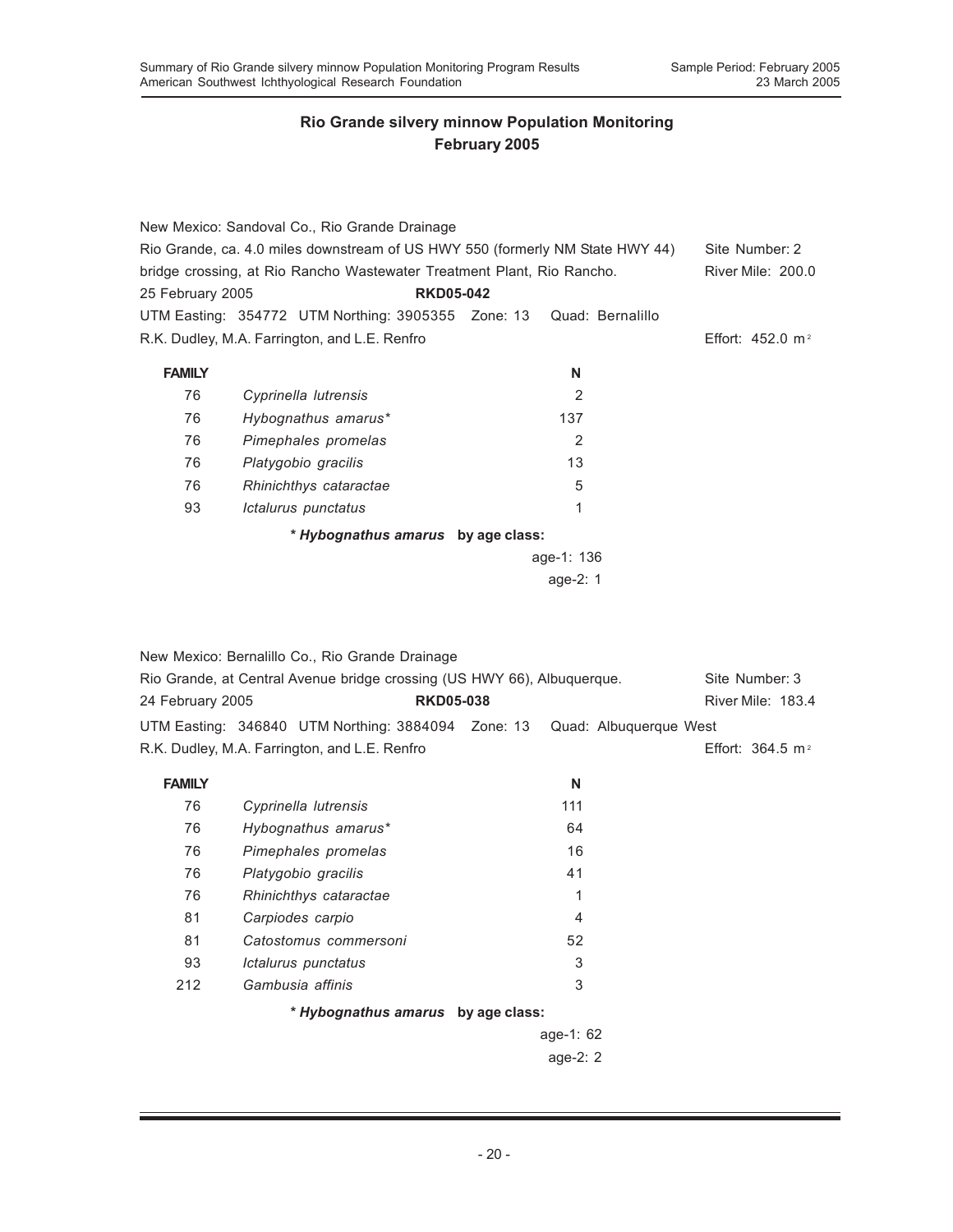|                  | New Mexico: Bernalillo Co., Rio Grande Drainage                             |                  |           |                              |
|------------------|-----------------------------------------------------------------------------|------------------|-----------|------------------------------|
|                  | Rio Grande, at Rio Bravo Blvd. Bridge crossing (NM State HWY 500) crossing, |                  |           | Site Number: 4               |
| Albuquerque.     |                                                                             |                  |           | River Mile: 178.3            |
| 24 February 2005 |                                                                             | <b>RKD05-037</b> |           |                              |
|                  | UTM Easting: 347554 UTM Northing: 3877163 Zone: 13 Quad: Albuquerque West   |                  |           |                              |
|                  | R.K. Dudley, M.A. Farrington, and L.E. Renfro                               |                  |           | Effort: 515.5 m <sup>2</sup> |
| <b>FAMILY</b>    |                                                                             |                  | N         |                              |
| 76               | Cyprinella lutrensis                                                        |                  | 119       |                              |
| 76               | Hybognathus amarus*                                                         |                  | 19        |                              |
| 76               | Pimephales promelas                                                         |                  | 33        |                              |
| 76               | Platygobio gracilis                                                         |                  | 8         |                              |
| 76               | Rhinichthys cataractae                                                      |                  | 3         |                              |
| 81               | Carpiodes carpio                                                            |                  | 10        |                              |
| 81               | Catostomus commersoni                                                       |                  | 5         |                              |
| 93               | Ictalurus punctatus                                                         |                  | 3         |                              |
|                  | * Hybognathus amarus by age class:                                          |                  |           |                              |
|                  |                                                                             |                  | age-1: 19 |                              |
|                  |                                                                             |                  |           |                              |
|                  |                                                                             |                  |           |                              |
|                  |                                                                             |                  |           |                              |
|                  | New Mexico: Valencia Co., Rio Grande Drainage                               |                  |           |                              |

| <b>TYCYM INICATOO:</b> Valufloid OO:, INIO OTalitac Dialitagu          |                                                                    |                  |  |  |                              |
|------------------------------------------------------------------------|--------------------------------------------------------------------|------------------|--|--|------------------------------|
| Rio Grande, at Los Lunas Bridge crossing (NM State HWY 49), Los Lunas. | Site Number: 5                                                     |                  |  |  |                              |
| 24 February 2005                                                       |                                                                    | <b>RKD05-036</b> |  |  | River Mile: 161.4            |
|                                                                        | UTM Easting: 342898 UTM Northing: 3852531 Zone: 13 Quad: Los Lunas |                  |  |  |                              |
| R.K. Dudley, M.A. Farrington, and L.E. Renfro                          |                                                                    |                  |  |  | Effort: 459.5 m <sup>2</sup> |
|                                                                        |                                                                    |                  |  |  |                              |

| <b>FAMILY</b> |                                    | N         |
|---------------|------------------------------------|-----------|
| 76            | Hybognathus amarus*                | 11        |
| 76            | Pimephales promelas                | 13        |
| 93            | Ictalurus punctatus                |           |
|               | * Hybognathus amarus by age class: |           |
|               |                                    | age-1: 11 |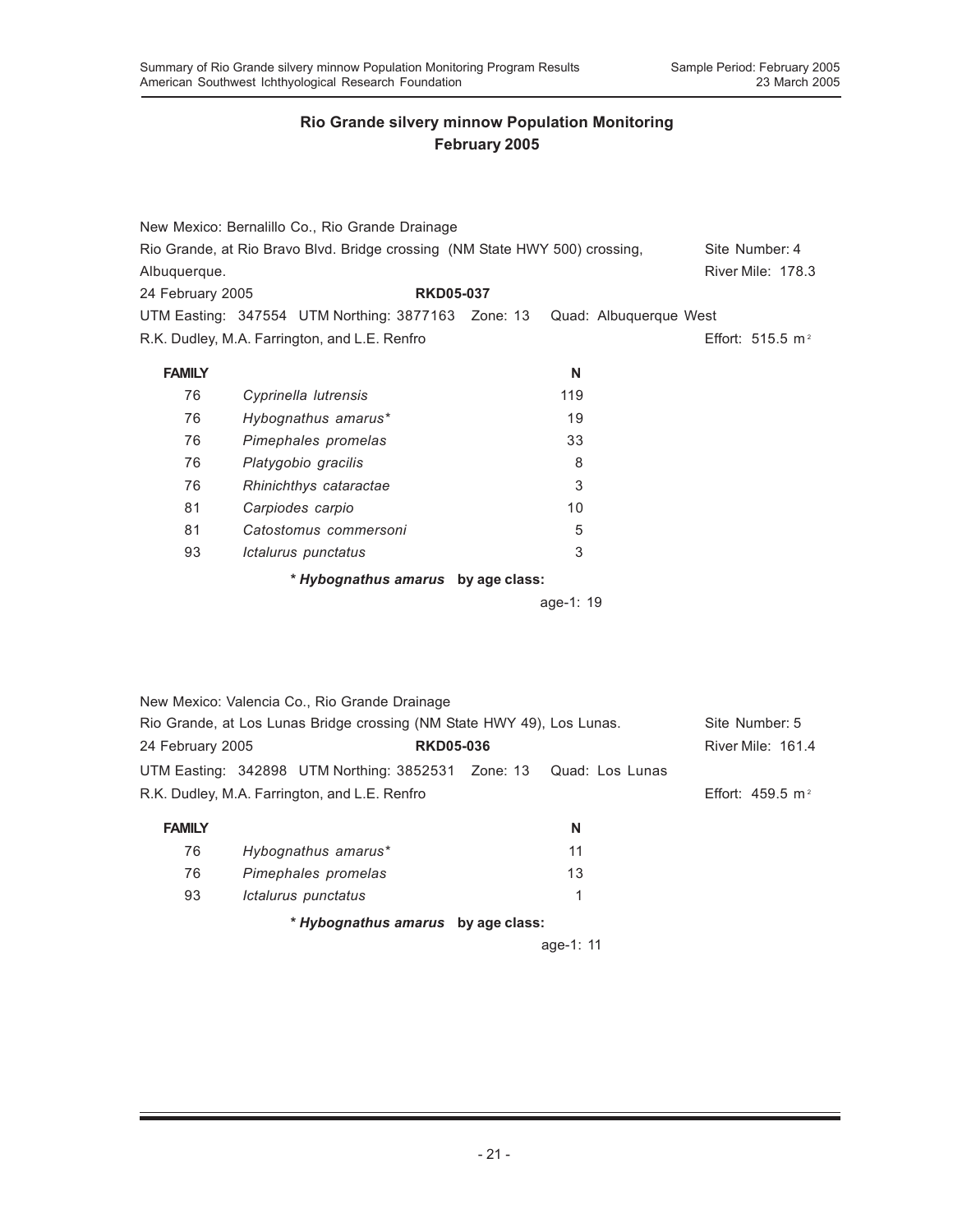|                                                                                  | New Mexico: Valencia Co., Rio Grande Drainage                 |          |                             |
|----------------------------------------------------------------------------------|---------------------------------------------------------------|----------|-----------------------------|
| Rio Grande, ca. 1.0 miles upstream of NM State HWY 309/6 bridge crossing, Belen. | Site Number: 6                                                |          |                             |
| 24 February 2005                                                                 | <b>RKD05-035</b>                                              |          | <b>River Mile: 151.5</b>    |
|                                                                                  | UTM Easting: 339972 UTM Northing: 3837061 Zone: 13 Quad: Tome |          |                             |
|                                                                                  | R.K. Dudley, M.A. Farrington, and L.E. Renfro                 |          | Effort: $427.8 \text{ m}^2$ |
| <b>FAMILY</b>                                                                    |                                                               | N        |                             |
| 76                                                                               | Cyprinella lutrensis                                          | 30       |                             |
| 76                                                                               | Hybognathus amarus*                                           | 4        |                             |
| 76                                                                               | Pimephales promelas                                           | 11       |                             |
| 212                                                                              | Gambusia affinis                                              | 113      |                             |
|                                                                                  | * Hybognathus amarus by age class:                            |          |                             |
|                                                                                  |                                                               | age-1: 4 |                             |

New Mexico: Valencia Co., Rio Grande Drainage

| Rio Grande, ca. 2.2 miles upstream of NM State HWY 346 bridge crossing, Jarales. |                                                    |  |                   | Site Number: 7               |
|----------------------------------------------------------------------------------|----------------------------------------------------|--|-------------------|------------------------------|
|                                                                                  | 23 February 2005<br><b>RKD05-034</b>               |  | River Mile: 143.2 |                              |
|                                                                                  | UTM Easting: 338136 UTM Northing: 3827329 Zone: 13 |  | Quad: Veguita     |                              |
| R.K. Dudley, M.A. Farrington, and L.E. Renfro                                    |                                                    |  |                   | Effort: 493.5 m <sup>2</sup> |
| <b>FAMILY</b>                                                                    |                                                    |  | N                 |                              |
| 76                                                                               | Cyprinella lutrensis                               |  | 54                |                              |
| 76                                                                               | Pimephales promelas                                |  | 15                |                              |

81 *Carpiodes carpio* 3 212 *Gambusia affinis* 3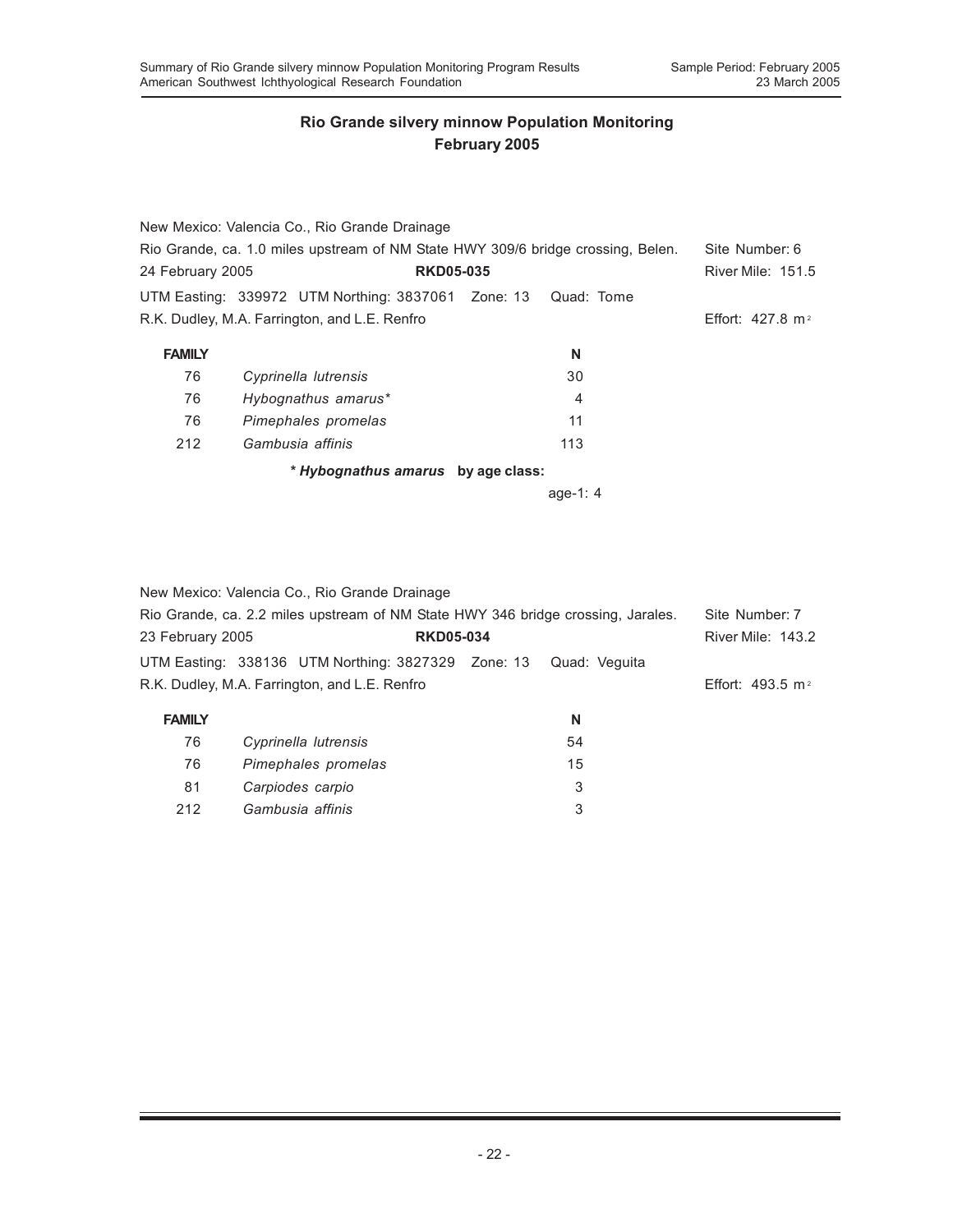|                                                     | New Mexico: Socorro Co., Rio Grande Drainage       |  |                   |                              |
|-----------------------------------------------------|----------------------------------------------------|--|-------------------|------------------------------|
| Rio Grande, at US HWY 60 bridge crossing, Bernardo. | Site Number: 8                                     |  |                   |                              |
| 23 February 2005<br><b>RKD05-033</b>                |                                                    |  | River Mile: 130.6 |                              |
|                                                     | UTM Easting: 334604 UTM Northing: 3809726 Zone: 13 |  | Quad: Abeytas     |                              |
|                                                     | R.K. Dudley, M.A. Farrington, and L.E. Renfro      |  |                   | Effort: 593.5 m <sup>2</sup> |
| <b>FAMILY</b>                                       |                                                    |  | N                 |                              |
| 76                                                  | Cyprinella lutrensis                               |  | 16                |                              |
| 76                                                  | Cyprinus carpio                                    |  | 1                 |                              |
| 76                                                  | Hybognathus amarus*                                |  | 1                 |                              |
| 76                                                  | Pimephales promelas                                |  | 1                 |                              |
| 93                                                  | Amejurus natalis                                   |  | 1                 |                              |
| 93                                                  | Ictalurus punctatus                                |  | 2                 |                              |
| 294                                                 | Micropterus salmoides                              |  | 1                 |                              |
|                                                     | * Hybognathus amarus by age class:                 |  |                   |                              |
|                                                     |                                                    |  | age-1: $1$        |                              |

|                                                                                  | New Mexico: Socorro Co., Rio Grande Drainage                     |    |                          |
|----------------------------------------------------------------------------------|------------------------------------------------------------------|----|--------------------------|
| Rio Grande, ca. 3.5 miles downstream of the US HWY 60 bridge crossing, Bernardo. | Site Number: 9                                                   |    |                          |
| 23 February 2005                                                                 | <b>RKD05-032</b>                                                 |    | <b>River Mile: 127.0</b> |
|                                                                                  | UTM Easting: 331094 UTM Northing: 3805229 Zone: 13 Quad: Abeytas |    |                          |
| R.K. Dudley, M.A. Farrington, and L.E. Renfro                                    | Effort: $455.5 \text{ m}^2$                                      |    |                          |
| <b>FAMILY</b>                                                                    |                                                                  | N  |                          |
| 76                                                                               | Cyprinella lutrensis                                             | 31 |                          |
| 76                                                                               | Hybognathus amarus*                                              | 2  |                          |
| 76                                                                               | Pimephales promelas                                              | 6  |                          |
| 212                                                                              | Gambusia affinis                                                 | 15 |                          |

*\* Hybognathus amarus* **by age class:**

age-1: 2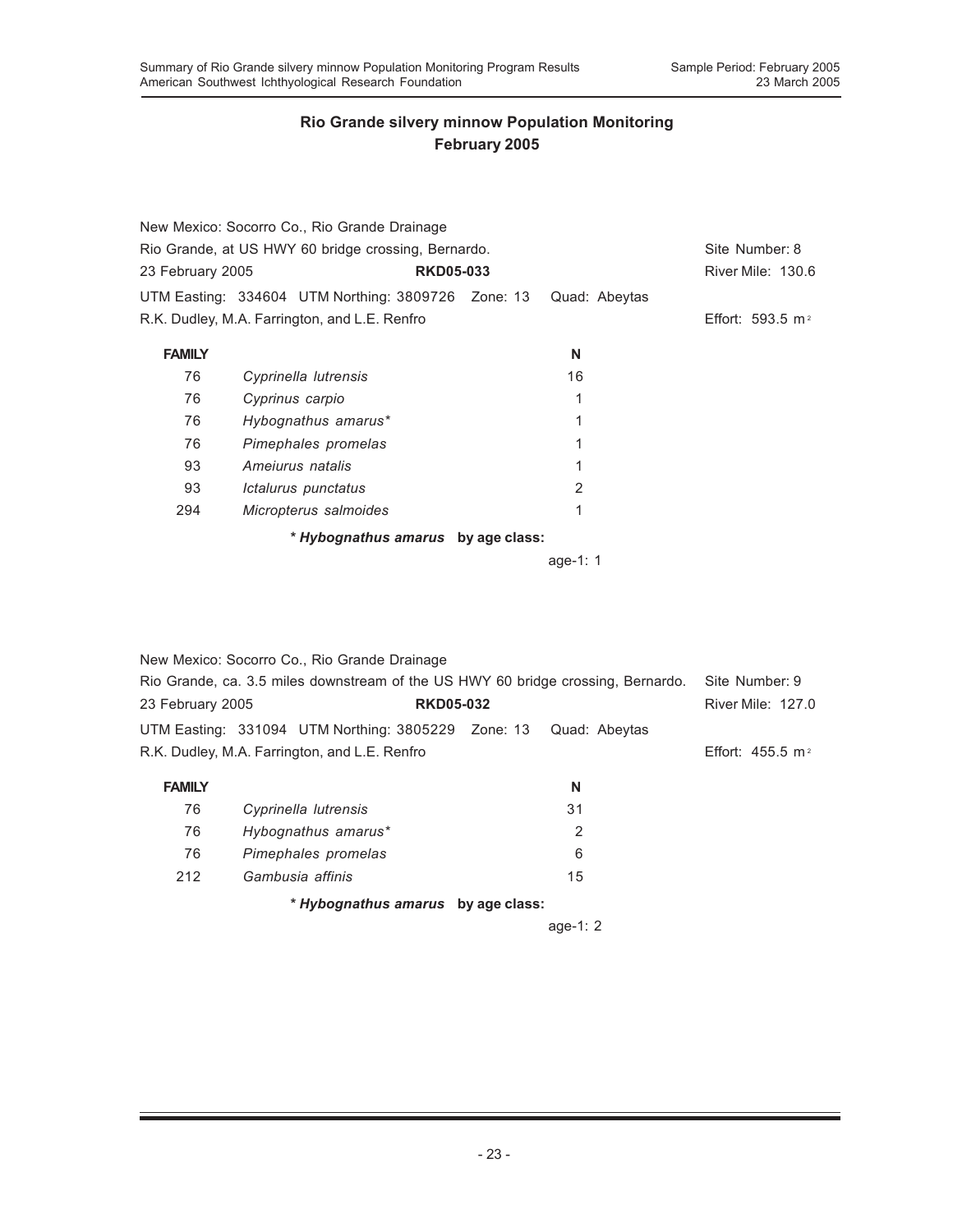93 *Ictalurus punctatus* 3

93 *Ameiurus natalis* 1 93 *Ictalurus punctatus* 12 212 *Gambusia affinis* 6

|                                      | New Mexico: Socorro Co., Rio Grande Drainage                               |  |                   |                             |
|--------------------------------------|----------------------------------------------------------------------------|--|-------------------|-----------------------------|
|                                      | Rio Grande, ca. 0.6 miles upstream of San Acacia Diversion Dam, San Acacia |  |                   |                             |
| 23 February 2005<br><b>RKD05-031</b> |                                                                            |  | River Mile: 116.8 |                             |
|                                      | UTM Easting: 327902 UTM Northing: 3792603 Zone: 13 Quad: La Joya           |  |                   |                             |
|                                      | R.K. Dudley, M.A. Farrington, and L.E. Renfro                              |  |                   | Effort: $496.3 \text{ m}^2$ |
| <b>FAMILY</b>                        |                                                                            |  | N                 |                             |
| 76                                   | Cyprinella lutrensis                                                       |  | 3                 |                             |
| 76                                   | Platygobio gracilis                                                        |  | 49                |                             |

|                                                                  | New Mexico: Socorro Co., Rio Grande Drainage                        |  |     |                              |
|------------------------------------------------------------------|---------------------------------------------------------------------|--|-----|------------------------------|
| Rio Grande, directly below San Acacia Diversion Dam, San Acacia. | Site Number: 10                                                     |  |     |                              |
| 23 February 2005                                                 | <b>RKD05-030</b>                                                    |  |     | <b>River Mile: 116.2</b>     |
|                                                                  | UTM Easting: 326162 UTM Northing: 3791977 Zone: 13 Quad: San Acacia |  |     |                              |
| R.K. Dudley, M.A. Farrington, and L.E. Renfro                    |                                                                     |  |     | Effort: 495.0 m <sup>2</sup> |
| <b>FAMILY</b>                                                    |                                                                     |  | N   |                              |
| 76                                                               | Cyprinella lutrensis                                                |  | 308 |                              |
| 76                                                               | Cyprinus carpio                                                     |  | 1   |                              |
| 76                                                               | Pimephales promelas                                                 |  | 46  |                              |
| 76                                                               | Platygobio gracilis                                                 |  | 42  |                              |
| 81                                                               | Carpiodes carpio                                                    |  | 1   |                              |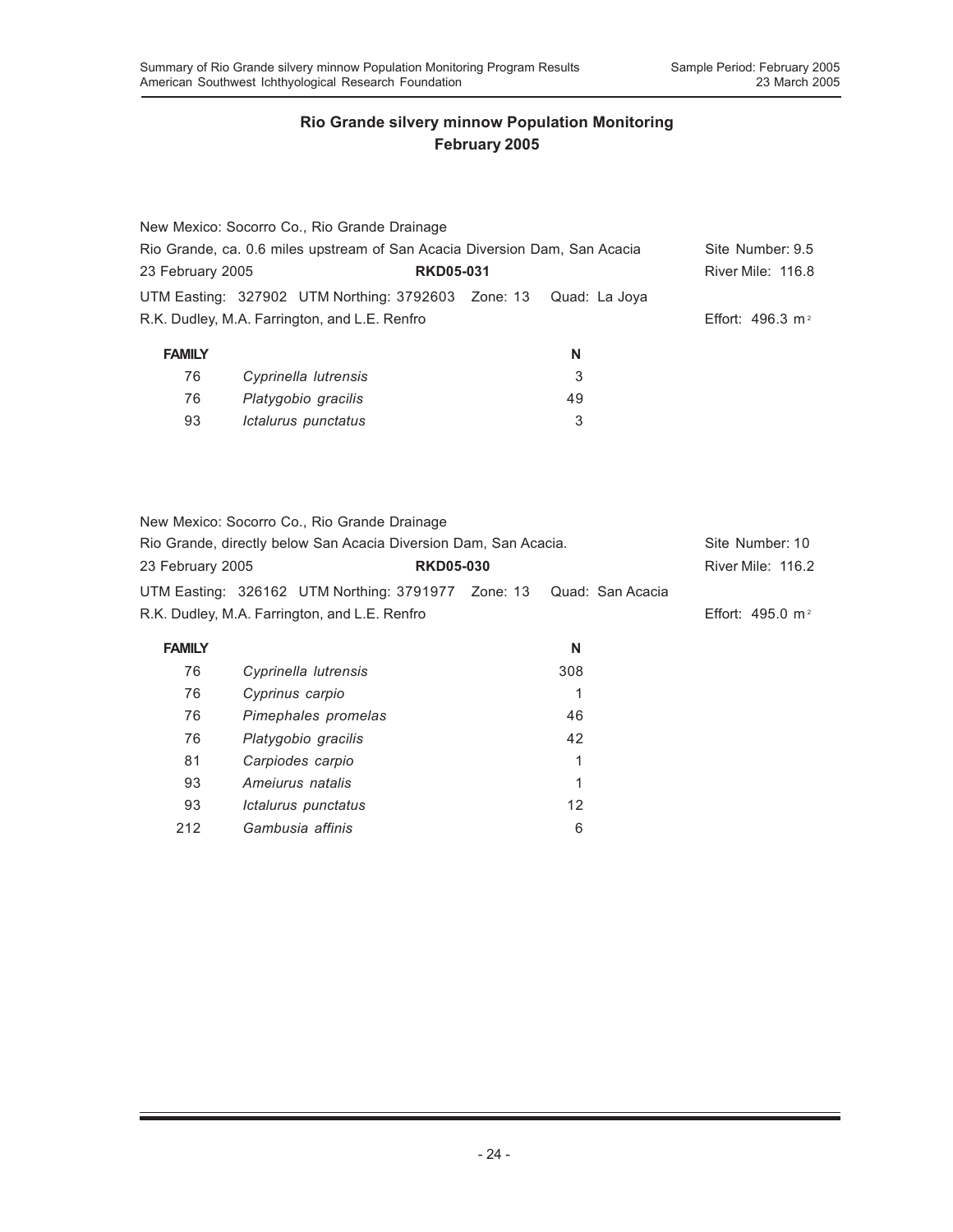|                                                                               | New Mexico: Socorro Co., Rio Grande Drainage                     |  |           |                              |
|-------------------------------------------------------------------------------|------------------------------------------------------------------|--|-----------|------------------------------|
| Rio Grande, ca. 1.5 miles downstream of San Acacia Diversion Dam, San Acacia. | Site Number: 11                                                  |  |           |                              |
| 22 February 2005                                                              | <b>RKD05-029</b>                                                 |  |           | River Mile: 114.6            |
|                                                                               | UTM Easting: 325263 UTM Northing: 3790442 Zone: 13 Quad: Lemitar |  |           |                              |
| R.K. Dudley, M.A. Farrington, and L.E. Renfro                                 |                                                                  |  |           | Effort: 443.5 m <sup>2</sup> |
| <b>FAMILY</b>                                                                 |                                                                  |  | N         |                              |
| 76                                                                            | Cyprinella lutrensis                                             |  | 67        |                              |
| 76                                                                            | Hybognathus amarus*                                              |  | 15        |                              |
| 76                                                                            | Platygobio gracilis                                              |  | 25        |                              |
| 81                                                                            | Carpiodes carpio                                                 |  | 2         |                              |
| 93                                                                            | Ictalurus punctatus                                              |  | 11        |                              |
| 212                                                                           | Gambusia affinis                                                 |  | 2         |                              |
|                                                                               | * Hybognathus amarus by age class:                               |  |           |                              |
|                                                                               |                                                                  |  | age-1: 15 |                              |

|                                                                                | New Mexico: Socorro Co., Rio Grande Drainage                               |                  |                  |                 |                    |  |
|--------------------------------------------------------------------------------|----------------------------------------------------------------------------|------------------|------------------|-----------------|--------------------|--|
| Rio Grande, east of Socorro, 0.5 miles upstream of Socorro Low Flow Conveyance |                                                                            |                  |                  | Site Number: 12 |                    |  |
| Channel bridge and east just upstream of Socorro Wastewater Treatment Plant,   |                                                                            |                  | River Mile: 99.5 |                 |                    |  |
| 22 February 2005                                                               |                                                                            | <b>RKD05-028</b> |                  |                 |                    |  |
|                                                                                | UTM Easting: 327097 UTM Northing: 3771043 Zone: 13 Quad: Loma de las Canas |                  |                  |                 |                    |  |
|                                                                                | R.K. Dudley, M.A. Farrington, and L.E. Renfro                              |                  |                  |                 | Effort: 535.3 $m2$ |  |

| <b>FAMILY</b> |                      |  |
|---------------|----------------------|--|
| 76            | Cyprinella lutrensis |  |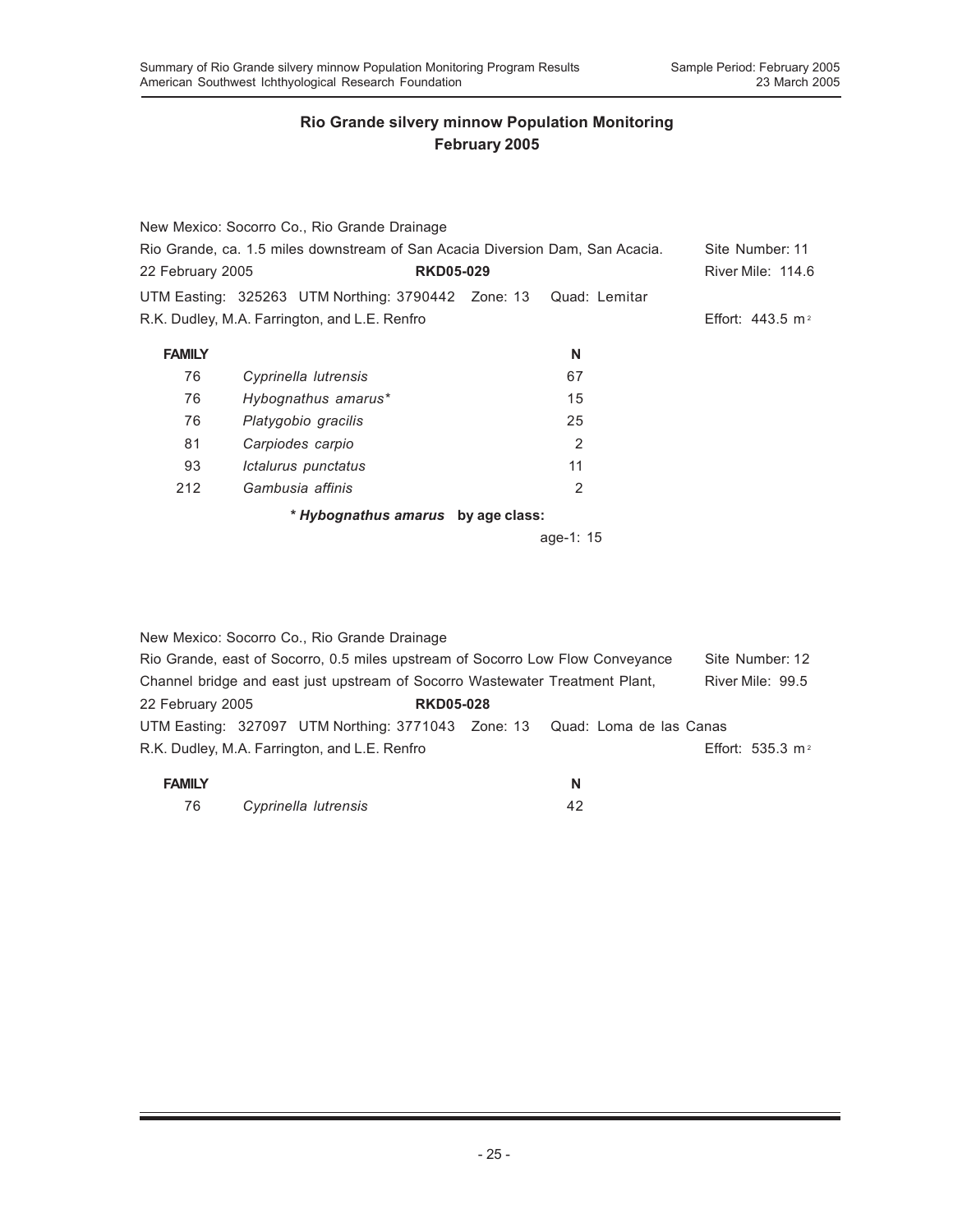|                                                                 | New Mexico: Socorro Co., Rio Grande Drainage                         |            |                              |
|-----------------------------------------------------------------|----------------------------------------------------------------------|------------|------------------------------|
| Rio Grande, ca. 4.0 miles upstream of U.S. 380 bridge crossing. | Site Number: 13                                                      |            |                              |
| 22 February 2005                                                | <b>RKD05-027</b>                                                     |            | River Mile: 91.7             |
|                                                                 | UTM Easting: 328140 UTM Northing: 3761283 Zone: 13 Quad: San Antonio |            |                              |
|                                                                 | R.K. Dudley, M.A. Farrington, and L.E. Renfro                        |            | Effort: 525.3 m <sup>2</sup> |
| <b>FAMILY</b>                                                   |                                                                      | N          |                              |
| 76                                                              | Cyprinella lutrensis                                                 | 14         |                              |
| 76                                                              | Hybognathus amarus*                                                  | 6          |                              |
| 76                                                              | Pimephales promelas                                                  | 1          |                              |
| 212                                                             | Gambusia affinis                                                     | 2          |                              |
|                                                                 | * Hybognathus amarus by age class:                                   |            |                              |
|                                                                 |                                                                      | age-1: $6$ |                              |

|                                                         |  | New Mexico: Socorro Co., Rio Grande Drainage                         |                  |                              |                 |  |
|---------------------------------------------------------|--|----------------------------------------------------------------------|------------------|------------------------------|-----------------|--|
| Rio Grande, at US HWY 380 bridge crossing, San Antonio. |  |                                                                      |                  |                              | Site Number: 14 |  |
| 22 February 2005<br><b>RKD05-026</b>                    |  |                                                                      | River Mile: 87.1 |                              |                 |  |
|                                                         |  | UTM Easting: 328914 UTM Northing: 3754471 Zone: 13 Quad: San Antonio |                  |                              |                 |  |
| R.K. Dudley, M.A. Farrington, and L.E. Renfro           |  |                                                                      |                  | Effort: 541.0 m <sup>2</sup> |                 |  |
| <b>FAMILY</b>                                           |  |                                                                      |                  | N                            |                 |  |
| 212                                                     |  | Gambusia affinis                                                     |                  |                              |                 |  |

|                                                                         |  | New Mexico: Socorro Co., Rio Grande Drainage |  |  |                             |                                                                         |  |  |
|-------------------------------------------------------------------------|--|----------------------------------------------|--|--|-----------------------------|-------------------------------------------------------------------------|--|--|
| Rio Grande, directly east of Bosque del Apache National Wildlife Refuge |  |                                              |  |  |                             | Site Number: 15                                                         |  |  |
| 21 February 2005                                                        |  | <b>RKD05-025</b>                             |  |  |                             | River Mile: 79.1                                                        |  |  |
|                                                                         |  |                                              |  |  |                             | UTM Easting: 327055 UTM Northing: 3740839 Zone: 13 Quad: San Antonio SE |  |  |
| R.K. Dudley, M.A. Farrington, and L.E. Renfro                           |  |                                              |  |  | Effort: $489.8 \text{ m}^2$ |                                                                         |  |  |
| <b>FAMILY</b>                                                           |  |                                              |  |  | N                           |                                                                         |  |  |
| 93                                                                      |  | Ictalurus punctatus                          |  |  |                             |                                                                         |  |  |
| 212                                                                     |  | Gambusia affinis                             |  |  |                             |                                                                         |  |  |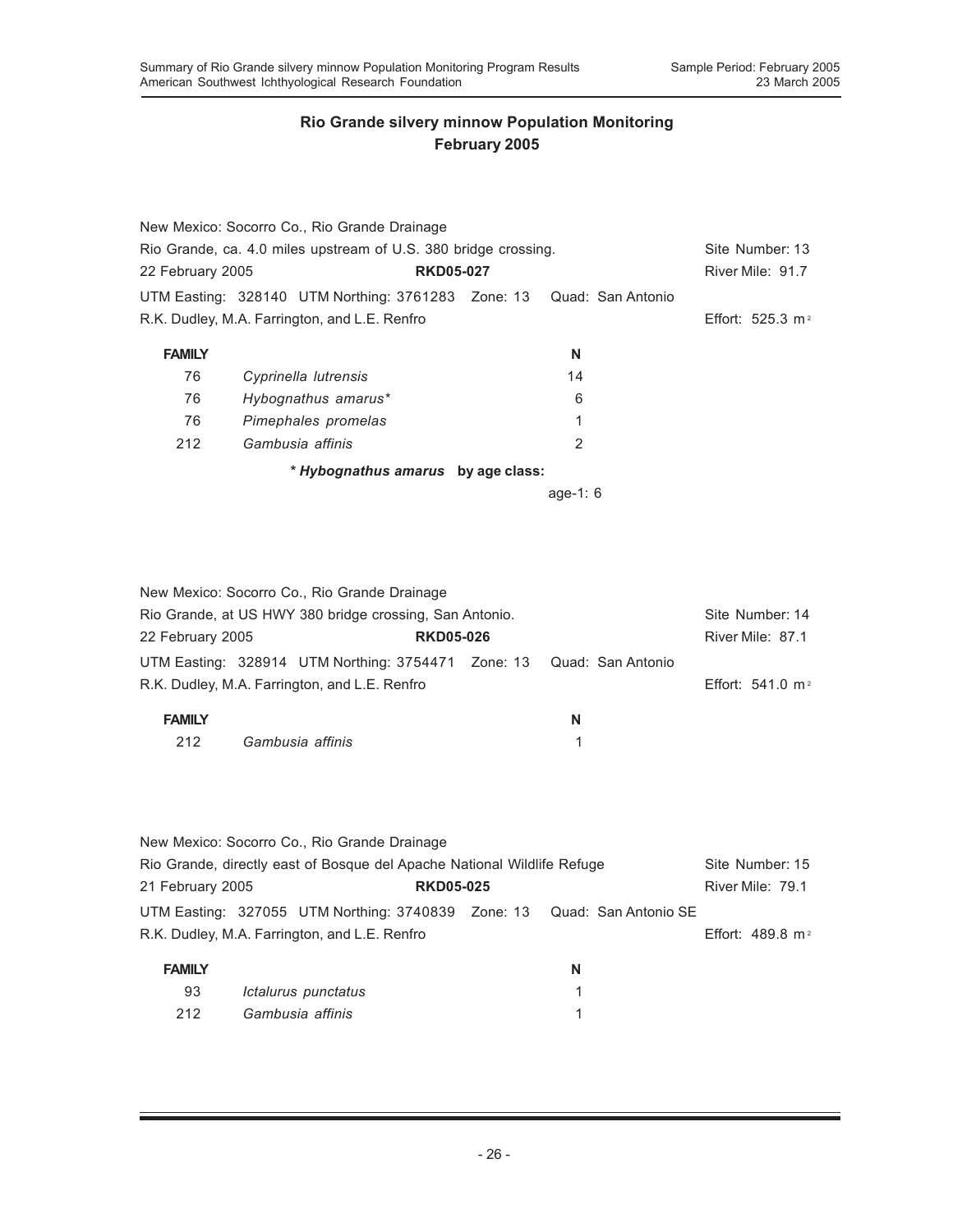|                                                                                                                                                            | New Mexico: Socorro Co., Rio Grande Drainage       |                   |                              |  |  |  |  |
|------------------------------------------------------------------------------------------------------------------------------------------------------------|----------------------------------------------------|-------------------|------------------------------|--|--|--|--|
| Rio Grande, at San Marcial Railroad Bridge, San Marcial.                                                                                                   | Site Number: 16                                    |                   |                              |  |  |  |  |
|                                                                                                                                                            | <b>RKD05-024</b><br>21 February 2005               |                   |                              |  |  |  |  |
|                                                                                                                                                            | UTM Easting: 315284 UTM Northing: 3728347 Zone: 13 | Quad: San Marcial |                              |  |  |  |  |
|                                                                                                                                                            | R.K. Dudley, M.A. Farrington, and L.E. Renfro      |                   | Effort: 582.0 m <sup>2</sup> |  |  |  |  |
| <b>FAMILY</b>                                                                                                                                              |                                                    | N                 |                              |  |  |  |  |
| 76                                                                                                                                                         | Cyprinella lutrensis                               | 28                |                              |  |  |  |  |
| 76                                                                                                                                                         | Platygobio gracilis                                | 1                 |                              |  |  |  |  |
|                                                                                                                                                            |                                                    |                   |                              |  |  |  |  |
| New Mexico: Socorro Co., Rio Grande Drainage<br>Rio Grande, at (former) confluence with the Low Flow Conveyance Channel, 16.0<br>Site Number: 17           |                                                    |                   |                              |  |  |  |  |
| miles downstream of the southern end of Bosque del Apache National Wildlife<br>Refuge; ca. 8 miles downstream of the San Marcial Railroad Bridge crossing. | River Mile: 60.5                                   |                   |                              |  |  |  |  |
| 21 February 2005<br><b>RKD05-023</b>                                                                                                                       |                                                    |                   |                              |  |  |  |  |
|                                                                                                                                                            | UTM Easting: 309487 UTM Northing: 3718178 Zone: 13 | Quad: Paraje Well |                              |  |  |  |  |
| R.K. Dudley, M.A. Farrington, and L.E. Renfro                                                                                                              | Effort: 566.5 m <sup>2</sup>                       |                   |                              |  |  |  |  |
| <b>FAMILY</b>                                                                                                                                              |                                                    | N                 |                              |  |  |  |  |
| 76                                                                                                                                                         | Cyprinella lutrensis                               | 90                |                              |  |  |  |  |
| 76                                                                                                                                                         | Cyprinus carpio                                    | 1                 |                              |  |  |  |  |
| 76                                                                                                                                                         | Pimephales vigilax                                 | 1                 |                              |  |  |  |  |
| 76                                                                                                                                                         | Platygobio gracilis                                | 1                 |                              |  |  |  |  |
| 93                                                                                                                                                         | Ictalurus punctatus                                | 12                |                              |  |  |  |  |